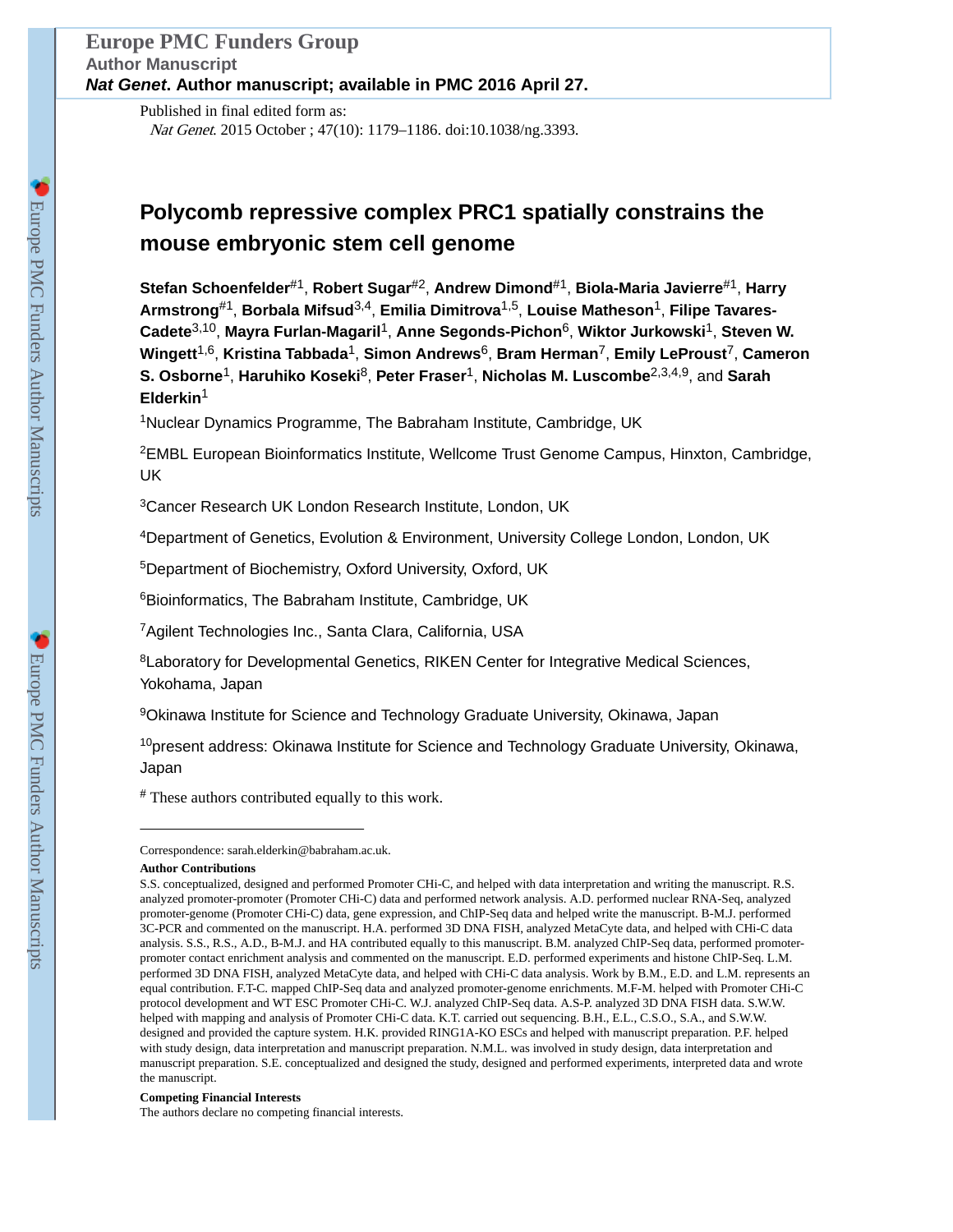## **Abstract**

The Polycomb Repressive Complexes PRC1 and PRC2 maintain embryonic stem cell (ESC) pluripotency by silencing lineage-specifying developmental regulator genes1. Emerging evidence suggests that Polycomb complexes act through controlling spatial genome organisation2–9. We show that PRC1 functions as a master regulator of ESC genome architecture by organizing genes in three-dimensional interaction networks. The strongest spatial network is composed of the four Hox clusters and early developmental transcription factor genes, the majority of which contact poised enhancers. Removal of Polycomb repression leads to disruption of promoter-promoter contacts in the Hox network. In contrast, promoter-enhancer contacts are maintained, accompanied by widespread acquisition of active chromatin signatures at network enhancers and pronounced transcriptional up-regulation of network genes. Thus, PRC1 physically constrains developmental transcription factor genes and their enhancers in a silenced but poised spatial network. We propose that selective release of genes from this spatial network underlies cell fate specification during early embryonic development.

> To understand the potential role of spatial genome organization in maintaining ESC selfrenewal potential, we analyzed mouse ESC Promoter Capture Hi-C (CHi-C) data using GOTHiC (Genome Organization Through Hi-C) (B.M. et al., manuscript in preparation). Spatial genome architecture can be interrogated at high resolution by combining sequence capture with 3C10 or Hi-C11. Promoter CHi-C specifically enriches Hi-C12 libraries for promoters and their spatially contacting DNA elements13,14, providing genome wide, restriction fragment resolution chromosomal contact data for 22,225 annotated mouse promoters14. Our unbiased approach detected a strong enrichment for long-range contacts between promoters bound by Polycomb group proteins, especially the PRC1 component RING1B (Supplementary Fig. 1a). In particular, amongst the spatially interacting Polycombbound genes, analysis of promoter-promoter contacts revealed an unusually strong intra- and inter-chromosomal spatial network between gene promoters of the four Hox clusters (HoxA, HoxB, HoxC and HoxD). We detected extensive contacts between gene promoters across all four Hox clusters with particularly strong connections between HoxB-HoxC and HoxB-HoxA (Supplementary Fig. 1b). In addition, after filtering promoters  $<$  10 Mb from the Hox clusters to exclude contacts based merely on genomic proximity, we found 66 other gene promoters with strong direct intra- and inter-chromosomal contacts to the Hox clusters in a central position within the global promoter network (Fig. 1a, b, Supplementary Fig. 1c, and Supplementary Table 1).

> Gene Ontology and protein domain analyses show that this Hox network is enriched for promoters of developmental transcription factor genes encoding homeobox and paired box domain proteins, which control body plan specification, morphogenesis and organogenesis (Supplementary Fig. 1d, e). Polycomb group proteins epigenetically repress Hox and developmental transcription factor genes which are enriched for bivalent chromatin marks in ESCs15,16. Analysis of PRC1 occupancy via RING1B ChIP-Seq data17 demonstrates that approximately 80% of the promoters in the  $Hox$  network are bound by PRC1 (Fig. 1a, b and Supplementary Table 1), 85.9% of which also harbor the active chromatin mark H3K4me3. We also identified five smaller independent spatial networks, mainly formed by long-range intra-chromosomal contacts between PRC1-bound promoters (Fig. 1a and Supplementary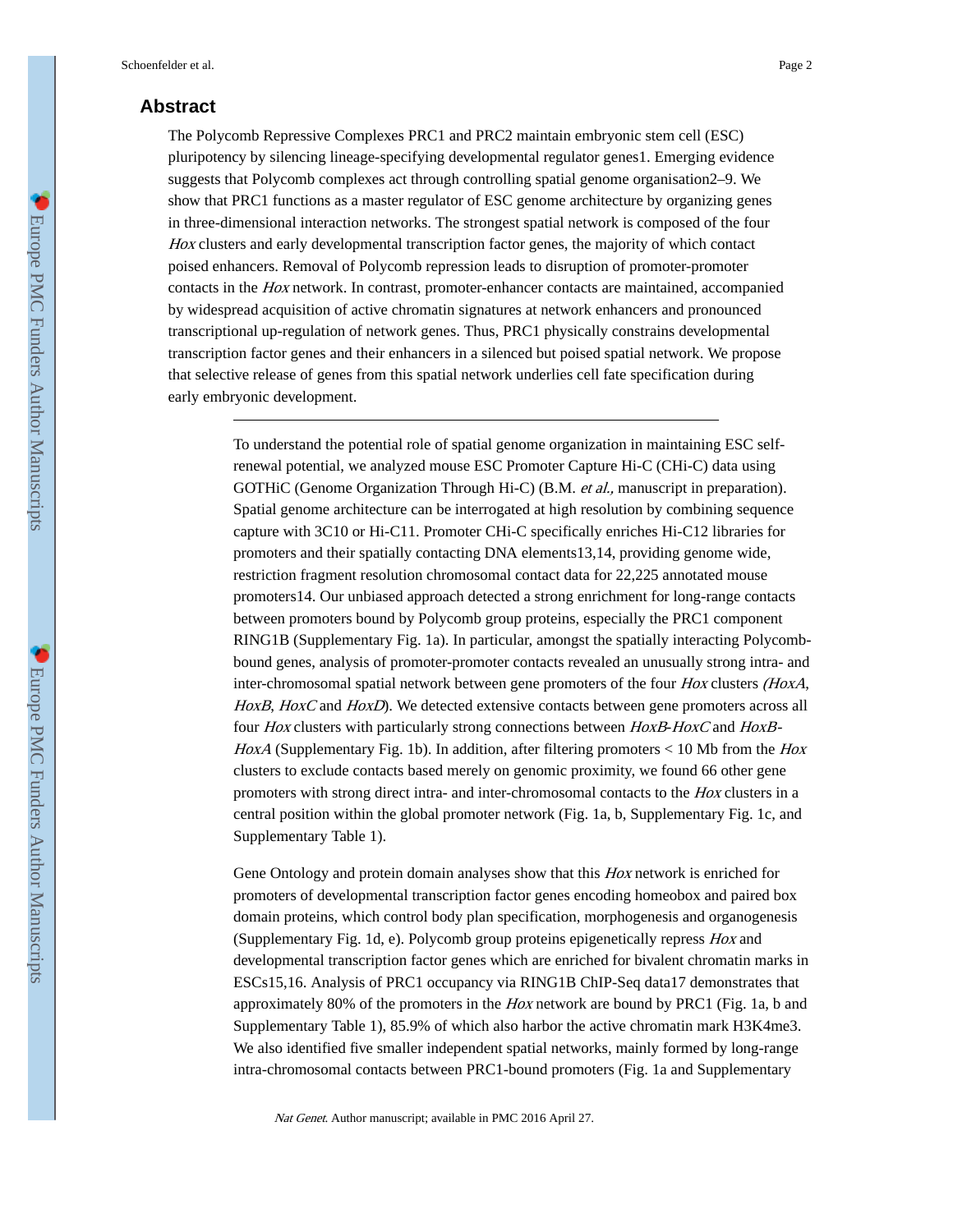Table 1). The Hox network promoters are distinguished from other PRC1-regulated genes by significantly more enriched RING1B ChIP-Seq peaks (Supplementary Fig. 1f), suggesting they are high affinity, high occupancy PRC1 sites. These data suggest that the *Hox* clusters act as central 3D nucleation points for high affinity PRC1 bound genes, and that this spatial network is a major constraint on ESC genome organization.

To address the role of PRC1 in this spatial network, we generated Promoter CHi-C libraries from cells lacking one or both genes encoding the catalytic core E3 ubiquitin ligase subunits of all known PRC1 complexes1: RING1A (constitutive RING1A knock out: RING1A-KO) and RING1B (inducible RING1B knock out in a RING1A-KO background: RING1A/BdKO). RING1A/B-dKO results in undetectable levels of RING1B and H2AK119ub1, whilst cells retain key features of pluripotency (Supplementary Fig. 2a and Supplementary Table 2).

In RING1A-KO cells the Hox network shows reduced connectivity compared to WT ESCs, as do the five smaller networks which are no longer discernible (Fig. 1c, d and Supplementary Fig. 2b). In RING1A/B-dKO cells, the Hox spatial network is completely disrupted (Fig. 1c, d and Supplementary Fig. 2c), demonstrating that PRC1 is essential to maintain the Hox spatial network. We also found that intra-chromosomal contacts within all four Hox clusters are substantially reduced, indicating that PRC1 plays a critical role in maintaining the *Hox* clusters in compact repressive domain structures (Fig. 1e and Supplementary Fig. 2d-f)18–21.

We validated selected PRC1-dependent intra- and inter-chromosomal contacts by 3C and 3D DNA FISH. 3D DNA FISH shows that for the Hox network, genes on the same chromosome are significantly closer than intervening control regions in both WT and RING1A-KO, but not in RING1A/B-dKO cells (Fig. 2a, b and Supplementary Fig. 3). Similarly, interchromosomal associations between Hox network members are reduced in RING1A/B-dKO cells (Fig. 2d, e). 3C analyses extend and confirm these results (Fig. 2c, f and Supplementary Fig. 4, 5). Collectively, these data validate the Promoter CHi-C results identifying a complex, PRC1-dependent spatial network centered on the four *Hox* clusters and key developmental regulator genes.

Recent work has implicated EED, a PRC2 complex component, in mediating contacts between Hox clusters5. However the relative contributions of PRC1 and PRC2 to spatial chromosome organization are unknown. We used ChIP-Seq data (Supplementary Table 3) to classify polycomb-bound promoters as 'PRC2' or 'PRC1/PRC2' bound (note that 98% of PRC1-bound promoters are also occupied by PRC2) (Supplementary Fig. 6a, b), and compared the spatial network connectivity of these promoters. We found the Hox network again to be highly centralized and composed almost exclusively of PRC1/PRC2 promoters with extremely high connectivity (Fig. 3a). In general we found that PRC1/PRC2 promoters have substantially higher connectivity than PRC2 promoters (Fig. 3a-c). PRC1/PRC2 promoters generally have higher occupancy of EZH2 and SUZ12 (two PRC2 complex components) (Supplementary Fig. 6b), and more often overlap with H3K27me3 peaks than PRC2 promoters (Supplementary Fig. 6a). However even when comparing promoter subsets with similar H3K27me3 or EZH2/SUZ12 occupancy, connectivity between PRC1/PRC2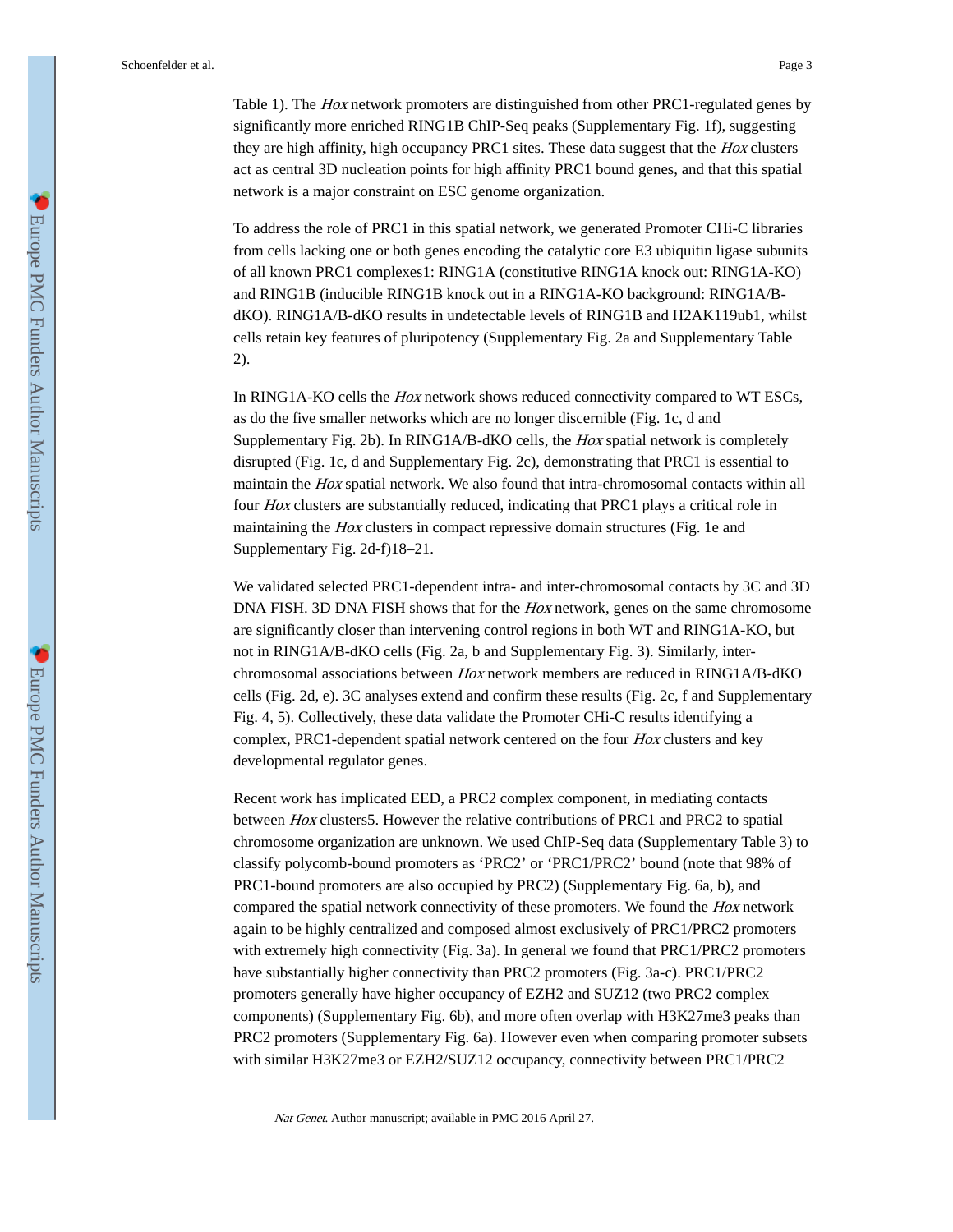promoters is higher than between PRC2 promoters (Fig. 3d and data not shown). We next interrogated selected Hox cluster long-range interactions in EED-KO ESCs15 (Supplementary Fig. 6c) by 3C. We found that Hox cluster interactions are still detectable in EED-KO cells, although in some cases at reduced ligation product frequencies compared to WT ESCs (Fig. 3e and Supplementary Fig. 6d-g).

We observed that PRC1/PRC2 promoters are spatially segregated from, and have significantly stronger connectivity than the previously identified 3D pluripotency networks14,22 which are formed through contacts between promoters bound by OCT4, SOX2 and NANOG (Fig. 3b, c). The pluripotency networks are largely unaltered in RING1A/B-dKO ESCs (Fig. 3b, f and Supplementary Fig. 7a). In contrast, genes in linear genomic proximity to PRC1-bound genes show higher co-localization than control genes, and this co-localization is reduced in RING1A/B-dKO cells (Supplementary Fig. 7b), indicative of 'bystander' effects as a result of spatial genome rearrangement upon loss of RING1B. Collectively, our data identify PRC1 as a major regulator of 3D genome architecture in ESCs.

Following on from our analysis of promoter-promoter contacts, we next focused on promoter contacts with putative regulatory (non-promoter) elements (Supplementary Table 2), by integrating ChIP-Seq data (Supplementary Table 3) with Promoter CHi-C data. We found that Hox network promoters contact genomic regions enriched for RING1B, H3K4me1, H3K4me3, H3K27me3, P300, CTCF, and cohesin, but depleted for H3K27ac, H3K36me3 and H3K9me3 (Fig. 4a, b). Combinations of histone marks have been used to distinguish functional classes of enhancers23–25. To characterize RING1B-bound promoter contacts with enhancers, we classified enhancers as previously described23–25: active (H3K4me1 and H3K27ac), intermediate (H3K4me1) or poised (H3K4me1 and H3K27me3) (Supplementary Table 4). We found that Hox network promoters and (to a lesser but still highly significant extent) RING1B-bound promoters are highly enriched in contacts with poised enhancers compared to expression-matched promoters (Fig. 4c and Supplementary Fig. 8a, b). The majority of these *Hox* network promoters maintain contacts with at least one poised enhancer in RING1A/B-dKO cells (Fig. 4c, d), demonstrating that RING1B is not necessary to maintain these contacts, despite a substantial fraction of these enhancers being occupied by RING1B in WT ESCs (Fig. 4e). Thus, RING1B is necessary to maintain promoter-promoter contacts, but not promoter-enhancer contacts in the Hox network.

To correlate 3D promoter-promoter and promoter-enhancer circuitry with transcriptional output, we generated nuclear RNA-Seq libraries from RING1A-KO and RING1A/B-dKO ESCs. In agreement with previous microarray steady-state expression analysis26, RING1Boccupied promoters show significant de-repression in RING1A/B-dKO cells (Fig. 5a, b). RING1B target genes preferentially form new contacts with active genes in RING1A/B-dKO cells (Supplementary Fig. 8c), concomitant with their loss of contacts with other RING1Bregulated genes (Fig. 1d). Strikingly, Hox network genes, most of which maintain contacts with poised enhancers (Fig. 4c), show the most significant transcriptional up-regulation, correlating with the disruption of promoter-promoter contacts within the network (Fig. 5b). We further find that the subset of RING1B-regulated genes which maintain contacts with poised enhancers also show significant up-regulation (Fig. 5c). In contrast, only a small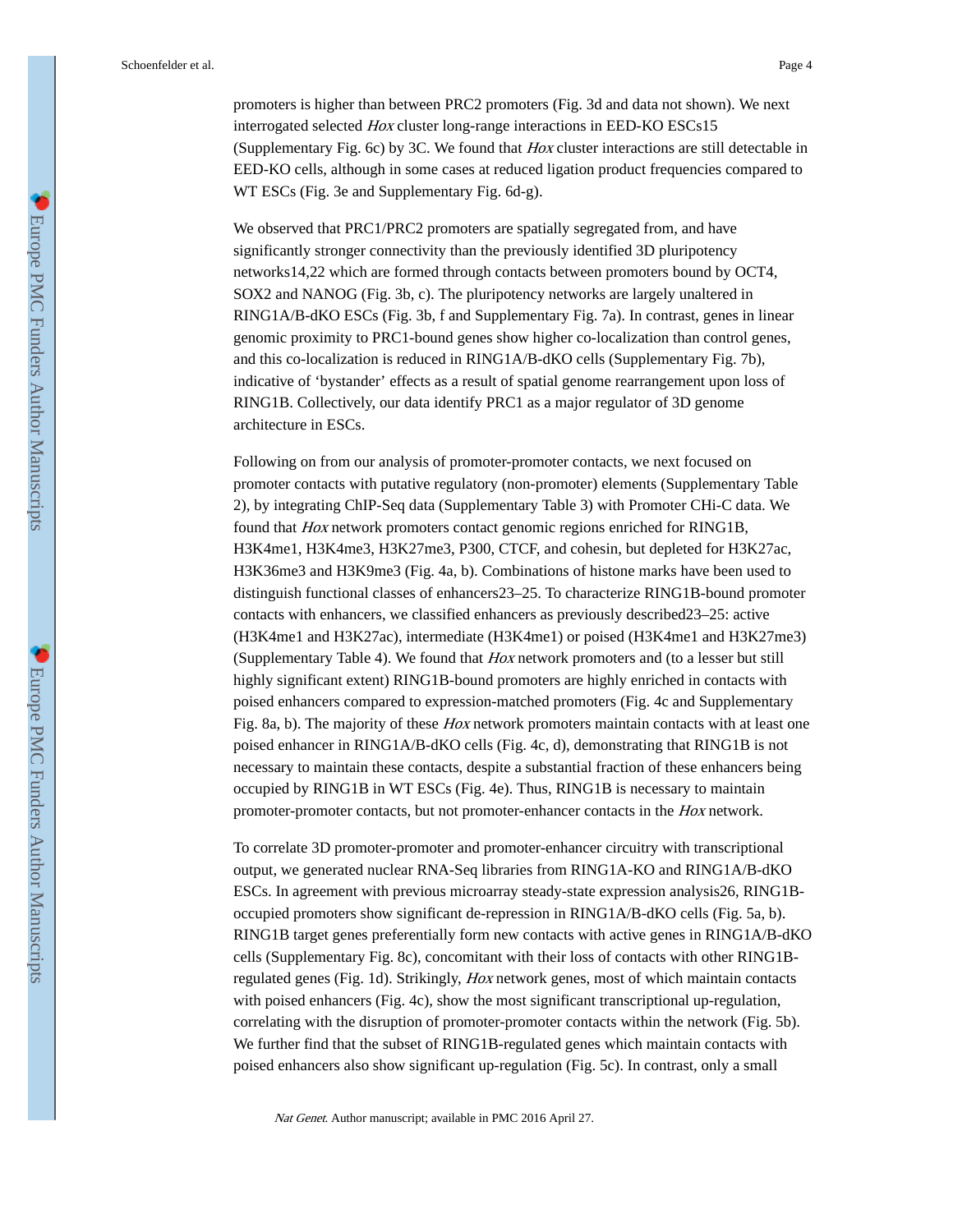proportion of RING1B-occupied promoters (25.9%) gain contacts with active enhancers, and this correlates poorly with changes in gene expression (Supplementary Fig. 8d, e). This shows that gaining contacts with active enhancers is not the major mechanism of transcriptional up-regulation at PRC1 target genes. Thus, our data suggest that silencing is maintained through PRC1-mediated promoter-promoter contacts, and that pre-formed contacts between promoters and poised enhancers may play a role in transcriptional upregulation upon PRC1 removal.

To investigate potential epigenetic changes at enhancers in RING1A-KO and RING1A/BdKO cells, we generated ChIP-Seq profiles for H3K4me1 and H3K27ac, and used published H3K27me3 data27 (Supplementary Fig. 8f and Supplementary Table 3). We find that poised enhancers which maintain contacts with Hox network and RING1B-bound promoters show a transition towards an active state (loss of H3K27me3 and gain of H3K27ac) in RING1A/B-dKO cells (Fig. 5d). The status of active and intermediate enhancers contacting RING1B-bound promoters remains largely unchanged (Supplementary Fig. 8g), whereas a subset of intermediate enhancers which maintain contacts with Hox network promoters undergo a transition towards an active state, although this is less pronounced than observed for poised enhancers (Supplementary Fig. 8h). Thus the gain in acetylation is most prominent at enhancers with pre-existing Hox network promoter contacts, and this correlates with the most pronounced transcriptional up-regulation (Fig. 5e, f).

Here we identify an unusually strong PRC1-dependent spatial ESC network, composed of the four Hox clusters, key developmental genes, and their associated poised enhancers. We observe a complete dissociation of the promoter-promoter contacts in this network upon PRC1 knockout. However pre-existing contacts between Hox network genes and poised enhancers are largely maintained. These enhancers transition to an active chromatin state in the knockout, which correlates with significant up-regulation of the genes they contact. Thus we speculate that this higher-order genome organization mediated by PRC1 is a key determinant in maintaining network genes in a silent state, poised for activation during early development. Similar silencing mechanisms involving 3D genome organization may be evolutionarily conserved, as contacts between Polycomb target genes exist in distantly related species2,3,28, and pre-formed contacts between developmental genes and regulatory sequences have been observed in *Drosophila* development29. Thus, PRC1 physically constrains developmental genes in a repressive 3D spatial network in pluripotent stem cells, and we propose that selective release of genes from this network results in transcriptional up-regulation and underlies key cell fate decisions associated with organogenesis and body plan specification in early development.

## **URLs**

ArrayExpress data repository, [www.ebi.ac.uk/arrayexpress](http://www.ebi.ac.uk/arrayexpress/); DiffBind BioConductor package, [http://bioconductor.org/packages/release/bioc/vignettes/DiffBind/inst/doc/](http://bioconductor.org/packages/release/bioc/vignettes/DiffBind/inst/doc/DiffBind.pdf) [DiffBind.pdf;](http://bioconductor.org/packages/release/bioc/vignettes/DiffBind/inst/doc/DiffBind.pdf) HiCUP pipeline, [http://www.bioinformatics.babraham.ac.uk/projects/hicup/;](http://www.bioinformatics.babraham.ac.uk/projects/hicup/) GOTHiC BioConductor package, [http://www.bioconductor.org/packages/release/bioc/html/](http://www.bioconductor.org/packages/release/bioc/html/GOTHiC.html) [GOTHiC.html;](http://www.bioconductor.org/packages/release/bioc/html/GOTHiC.html) Seqmonk, <http://www.bioinformatics.babraham.ac.uk/projects/seqmonk>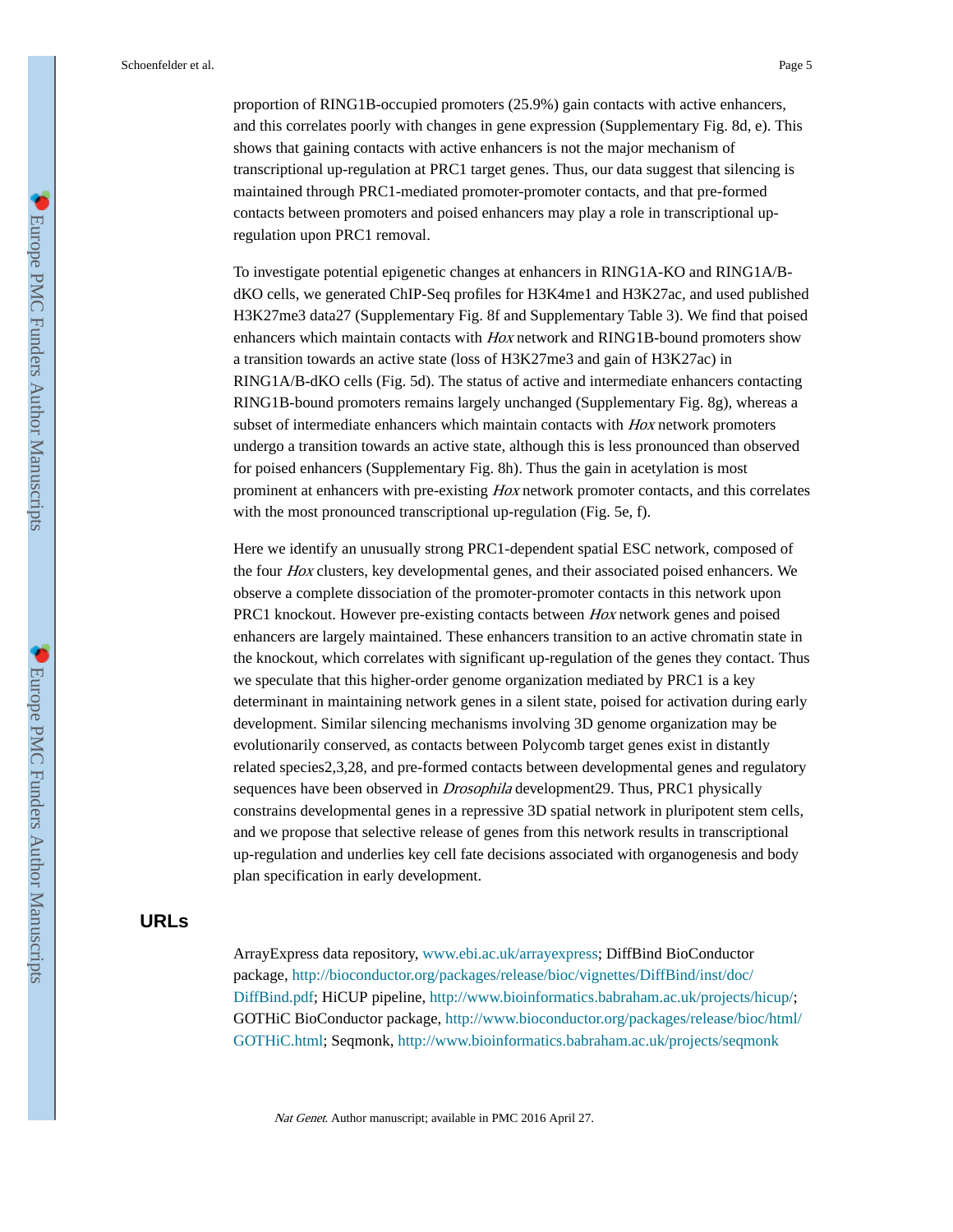## **Accession codes**

Nuclear RNA-Seq (E-MTAB-3125), ChIP-Seq (E-MTAB-3156), Promoter CHi-C raw data and lists of significant contacts (E-MTAB-3109) are available from the ArrayExpress data repository under indicated accession numbers. WT CHi-C raw data14 is available under accession number E-MTAB-2414.

## **Online Methods**

## **Cell culture**

J1 (129S4/SvJae) and 129SvJae/Cast WT mouse ESCs were grown under standard ESC culture conditions7.  $Ring1A^{-/-}$ ; $Ring1B^{f1/f1}$ ; $Rosa26$ ::CreERT2 mouse ESCs (RING1A-KO) were cultured as described previously7.  $Eed^{+/+}$  G2.1 and  $Eed^{-/-}$  G8.1 mESCs15 were cultured as described previously 17. For WT, RING1A-KO,  $Eed^{+/+}$  G2.1 and  $Eed^{+/-}$  G8.1 mouse ESCs, dishes were coated with 0.1% gelatin and irradiated mouse embryonic fibroblasts (MEFs). Conditional deletion of  $Ring1B$  in RING1A-KO cells was carried out by addition of 800 nM tamoxifen for 48 hrs as previously described7. For harvesting, ESCs were trypsinized and pre-plated twice for 30 min to remove contaminating feeder cells.

## **Extracts, western blot analysis and antibodies**

For whole cell extracts, cells were harvested, washed once with PBS, and twice with cold TB buffer (20 mM Hepes, pH 7.3, 110 mM KOAc, 5 mM NaOAc, 2 mM MgOAc, 1 mM EGTA, 2 mM DTT, protease inhibitors (Roche)). Extracts were then incubated for 30 min at  $37^{\circ}$ C in TB buffer with 0.1% NP-40, 10 mM MnCl<sub>2</sub>, and 20 µg/ml DNaseI (Life Technologies). For acid extraction of histones, cells were trypsinized, washed with room temperature PBS, and incubated in ice-cold PBS containing protease inhibitors for 10 min. Cells were spun for 4 min at  $235 \times g$ . The pellet was resuspended in 1 ml of ice cold 0.2 M  $H_2SO_4$  and incubated on ice for 30 min. Samples were then spun for 2 min at 20,000 $\times$ g at 4°C. Histones were precipitated with 25% TCA for 30 min at 4°C. Precipitated histones were pelleted by spinning for 10 min at  $20,000\times g$  at  $4^{\circ}$ C and washed twice with 1 ml of ice cold acetone for 10 min on ice. Histones were centrifuged for 10 min at 20,000×g at 4°C and dissolved in 100 mM Tris (pH 7.6).

Western blot blocking, antibody incubations and washes were in PBS pH8, 5% milk powder, 0.1% Tween-20. Primary antibodies (H2AK119ub1 (05-678, Millipore) 1:500; H3K27me3 (07-449, Millipore), EED (09-774, Millipore), EZH2 (pAB-039-050, Diagenode), RING1B31 1:1,000; H3 (ab1791, Abcam) 1:10,000; OCT4 (ab19857, Abcam) 1:200; and NANOG (RCAB0002, Reprocell) 1:500) were incubated overnight. Secondary antibodies (either sheep anti-mouse IgG HPR linked (GE Healthcare) 1:2,000; donkey anti-rabbit IgG HRP linked (GE Healthcare) 1:2,000; or anti-mouse IgM HRP linked (DAKO) 1:1,500) were incubated for 1 hr.

#### **Immunofluorescence**

Immunofluorescence analysis was carried out essentially as described previously32,33. ESCs were split onto poly-L-lysine slides coated with PBS 0.1% gelatin for 3 hrs.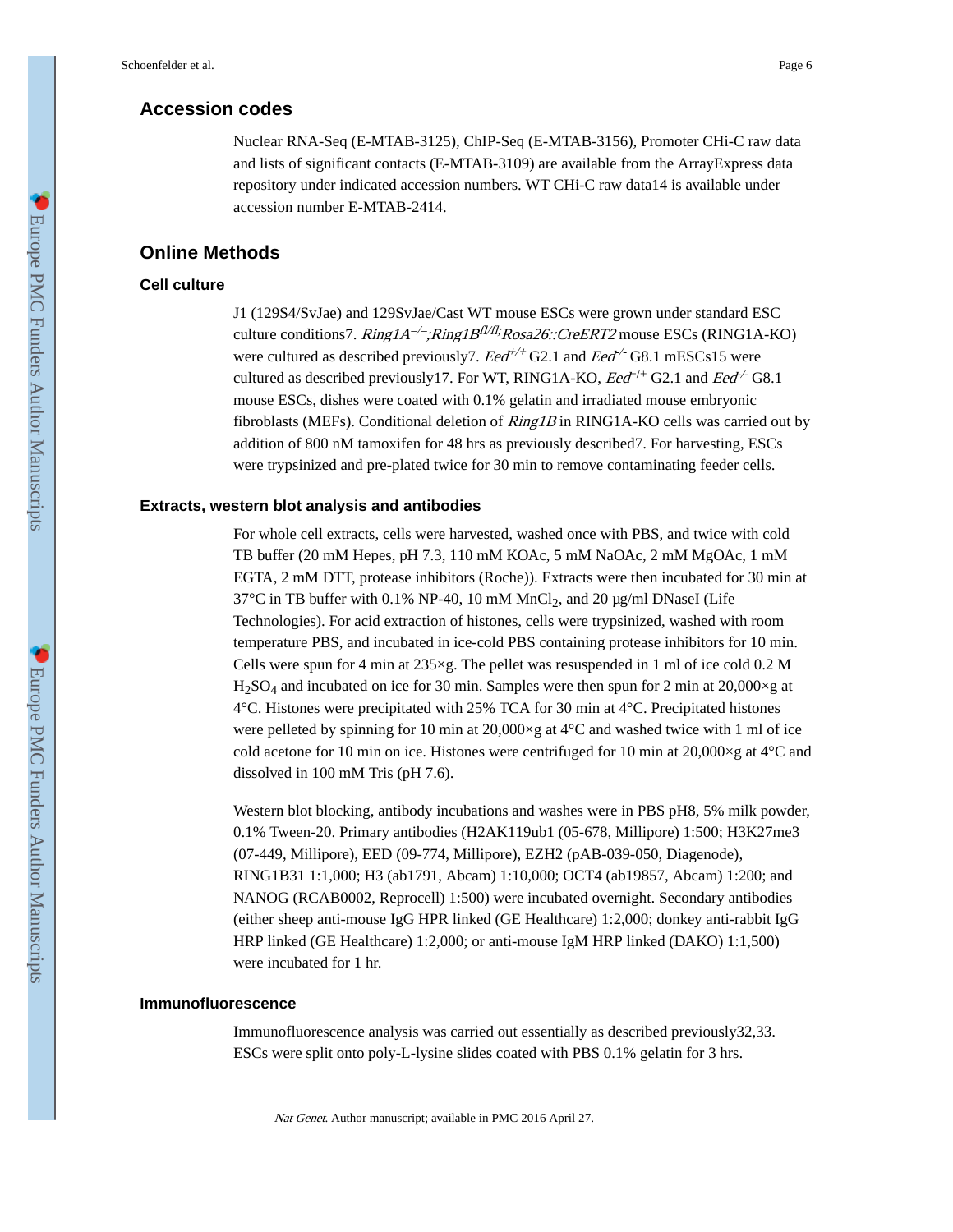Antibodies used were RING1B31 1:50 and OCT4 (ab19857, Abcam) 1:200. Secondary antibodies used were Alexa Fluor 488 goat anti-rabbit IgG (H+L) (A11008, Molecular Probes) 1:400, and Alexa Fluor 568 goat anti-mouse IgG (H+L) (A11031, Molecular Probes) 1:400. Images were captured using an Olympus BX61 multicolor fluorescence microscope.

#### **Promoter Capture Hi-C**

 $3-4 \times 10^7$  ESCs (RING1A-KO or RING1A/B-dKO) were fixed in 2% formaldehyde for 10 min, and Promoter Capture Hi-C was performed essentially as described previously14. Hi-C DNA was amplified with 9 pre-capture PCR amplification cycles using the PE PCR 1.0 and PE PCR 2.0 primers (Illumina). Hi-C DNA was hybridized to a custom-designed capture bait system consisting of biotinylated RNAs targeting the *HindIII* restriction fragment ends of 22,225 mouse gene promoters14 (Agilent Technologies). Biotin pull-down (MyOne Streptavidin T1 Dynabeads (Life Technologies)) and washes were performed following the Sure Select Target enrichment protocol (Agilent Technologies), and a post-capture PCR (4 amplification cycles using Illumina PE PCR 1.0 and PE PCR 2.0 primers) was performed on DNA bound to the beads via biotinylated RNA. Promoter Capture Hi-C libraries were sequenced (50 bp paired end) on the HiSeq1000 platform (Illumina).

## **3C-PCR validation**

Cells were fixed in 2% formaldehyde for 10 min, and 3C was performed essentially as previously described34. 3C DNA was purified using an Amicon Ultracel 0.5 ml column. For Promoter CHi-C validation, long-range 3C-PCR amplicons were designed by combining a 'bait' primer (located within a captured promoter HindIII fragment) with primers (Supplementary Table 5) in contacting or non-contacting HindIII fragments, as determined by Promoter CHi-C. To generate a standard curve for PCR, the corresponding ligation products were generated from a template library by digestion and ligation of the corresponding BAC DNA (Life Technologies) (Supplementary Table 5). In order to control for crosslinking and ligation efficiency within individual 3C libraries, short-range 3C-PCR amplicons were designed for each of the Hox clusters (Hoxa5-Hoxa7, Hoxb7-Hoxb9, Hoxc105'-Hoxc103', and Hoxd12-Hoxd13) and the Hist1 cluster (Hist1h2ae 1-2). In the case of inter-chromosomal contacts, this control was performed by analyzing the contact frequency between the corresponding Hox cluster and Calr. For each of the three cell types (J1 WT ESCs, RING1A-KO cells and RING1A/B-dKO cells), two independent biological replicates were analyzed. The identity of 3C ligation products was verified by DNA sequencing.

### **3D DNA FISH**

BAC (Life Technologies) DNA (Supplementary Table 5) was purified and chemically coupled with Alexa Fluor 488 or Alexa Fluor 555 reactive dyes (Life Technologies) according to manufacturer's instructions, as described previously14. 3D DNA FISH was performed as described previously35. DNA FISH signals were imaged and analyzed with the MetaCyte automated imaging system (MetaSystems). 3D distances between the specified genomic loci were calculated (Supplementary Table 6). For the comparison of inter-probe distances within the same cell, the Mann-Whitney test was applied. For the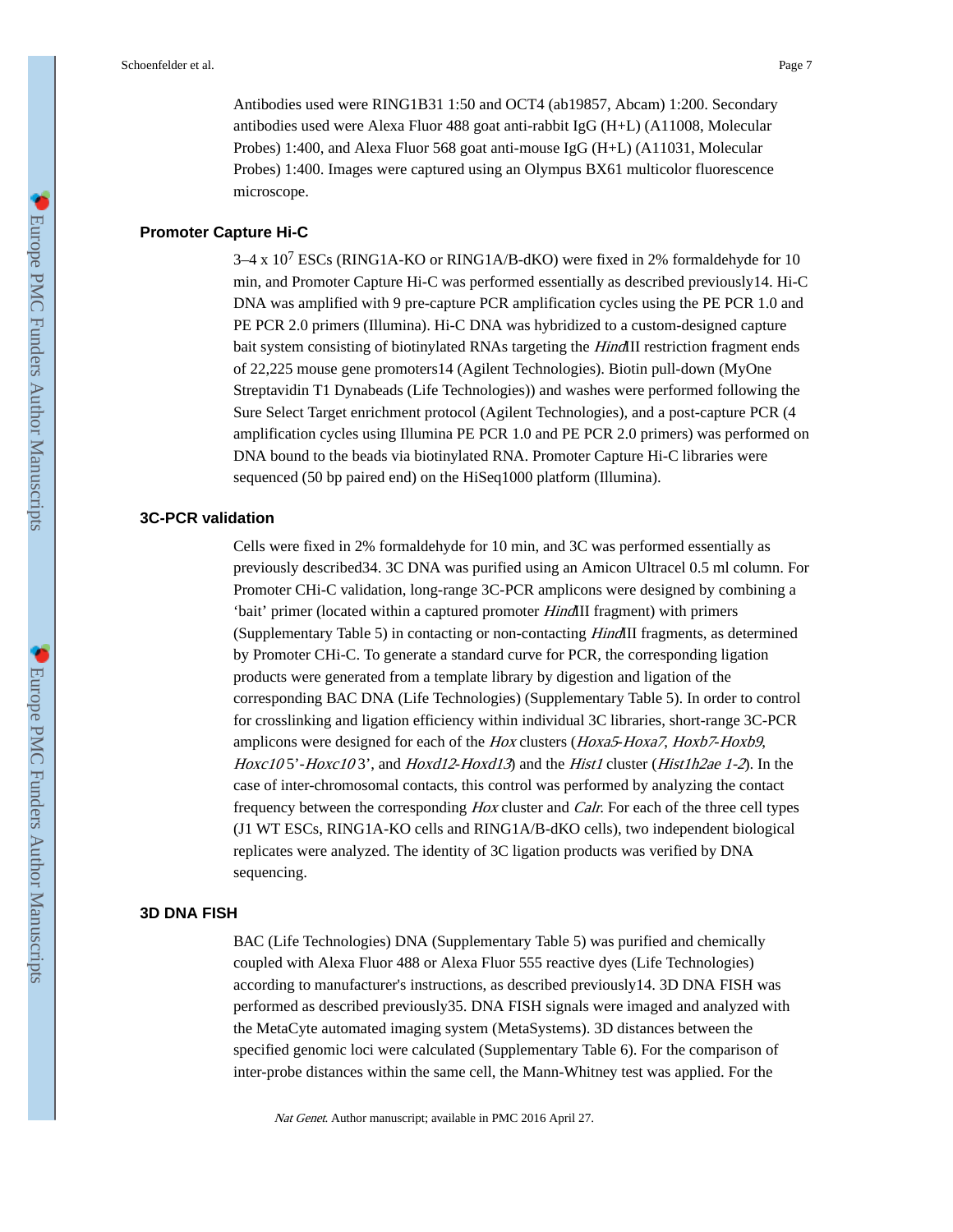comparison of inter-probe distances between RING1A-KO and RING1A/B-dKO cells, the Kruskall-Wallis/Dunn's multiple comparisons test was used.

#### **Nuclear strand-specific RNA-Seq**

Mouse ESCs (WT 129SvJae/Cast, RING1A-KO and RING1A/B-dKO cells) were washed in PBS and approximately 30–50 x  $10^6$  ESCs were lysed for 5 min in 0.5 ml cold buffer RLN (50 mM Tris-HCl pH 7.5, 140 mM NaCl, 1.5 mM MgCl2, 1 mM DTT, 0.4% Igepal). Nuclei were pelleted by spinning at  $300 \times g$  for 10 min at 4°C. Nuclear RNA was isolated using TRIsure (Bioline), treated with DNaseI (Roche) and re-purified using an RNeasy Mini Kit (Qiagen). Strand-specific RNA-Seq libraries were prepared as described previously by marking the second strand with dUTP36,37 but with some modifications. 250 ng nuclear RNA was fragmented using a Covaris E220 instrument at standard RNA settings for 60 sec. Fragmented RNA was precipitated and first strand synthesis was carried out using SuperScript III (Invitrogen) with 4 µg of actinomycin D (Sigma). Nucleotides were removed with mini quick spin DNA columns (Roche) and second strand synthesis was performed using E.coli DNA ligase (NEB), DNA Polymerase I (NEB) and RNase H (Fermentas), replacing dTTP with dUTP (Fermentas). Following purification on QIAquick columns (Qiagen), TruSeq Illumina adapters were ligated with T4 DNA Ligase (Enzymatics). Libraries were purified on QIAquick columns, treated with USER (NEB) to destroy the second strand and size selected using AMPure XP beads. Libraries were amplified with 9– 11 PCR cycles and sequenced (50 bp paired end) on a HiSeq1000 platform (Illumina).

#### **ChIP-Seq**

RING1A-KO and RING1A/B-dKO cells  $(2 \times 10^8 \text{ cells})$  were fixed in ChIP fix buffer (1%) formaldehyde, 5 μM EGTA, 10 μM EDTA, 1 mM NaCl, and 0.5 mM HEPES in PBS) for 10 min at RT. Fixation was stopped by glycine addition (final concentration 125 mM). Cells were washed with PBS, buffer A (10 mM Hepes pH 7.5, 10 mM EDTA, 0.5 mM EGTA, 0.75% Triton X-100) and buffer B (10 mM Hepes pH 7.5, 200 mM NaCl, 1 mM EDTA, 0.5 mM EGTA). Cell extracts were lysed in lysis buffer (25 mM Tris pH 7.5, 150 mM NaCl, 5 mM EDTA, 0.1% Triton X-100, 1% SDS, 0.5% deoxycholate, complete protease inhibitor (Roche)) for 30 min on ice. Sonication was performed using a BioRupter sonicator (Diagenode) to obtain an average DNA fragment size of 300 bp. Chromatin was diluted with ChIP dilution buffer (25 mM Tris pH 7.5, 150 mM NaCl, 5 mM EDTA, 1% Triton-X 100, 0.1% SDS, 0.5% deoxycholate, complete protease inhibitor (Roche)). Dynabeads® Protein G beads (Life Technologies) were blocked for 1 hr at  $4^{\circ}$ C with 1 mg/ml BSA and 1 mg/ml yeast tRNA (Life Technologies). For each immuno-precipitation, 150 µg of chromatin and 5 µg of antibodies recognizing H3K4me1 (ab8895, Abcam) or H3K27ac (ab4729, Abcam) were used. Chromatin was pre-cleared with blocked beads for 1 hr at 4°C. Chromatin was incubated with antibodies overnight at 4°C with rotation. Protein-antibody complexes were immuno-precipitated by addition of beads for 2 hrs. Complexes were washed twice with wash buffer A (50 mM Tris pH 8.0, 150 mM NaCl, 0.1% SDS, 0.5% deoxycholate, 1% NP40, 1 mM EDTA), once with wash buffer B (50 mM Tris pH8.0, 500 mM NaCl, 0.1% SDS, 0.5% deoxycholate, 1% NP40, 1 mM EDTA), once with wash buffer C (50 mM Tris pH8.0, 250 mM LiCl, 0.5% deoxycholate, 1% NP40, 1 mM EDTA) and once with TE. Samples were treated with RNase A and Proteinase K, and cross-links were reversed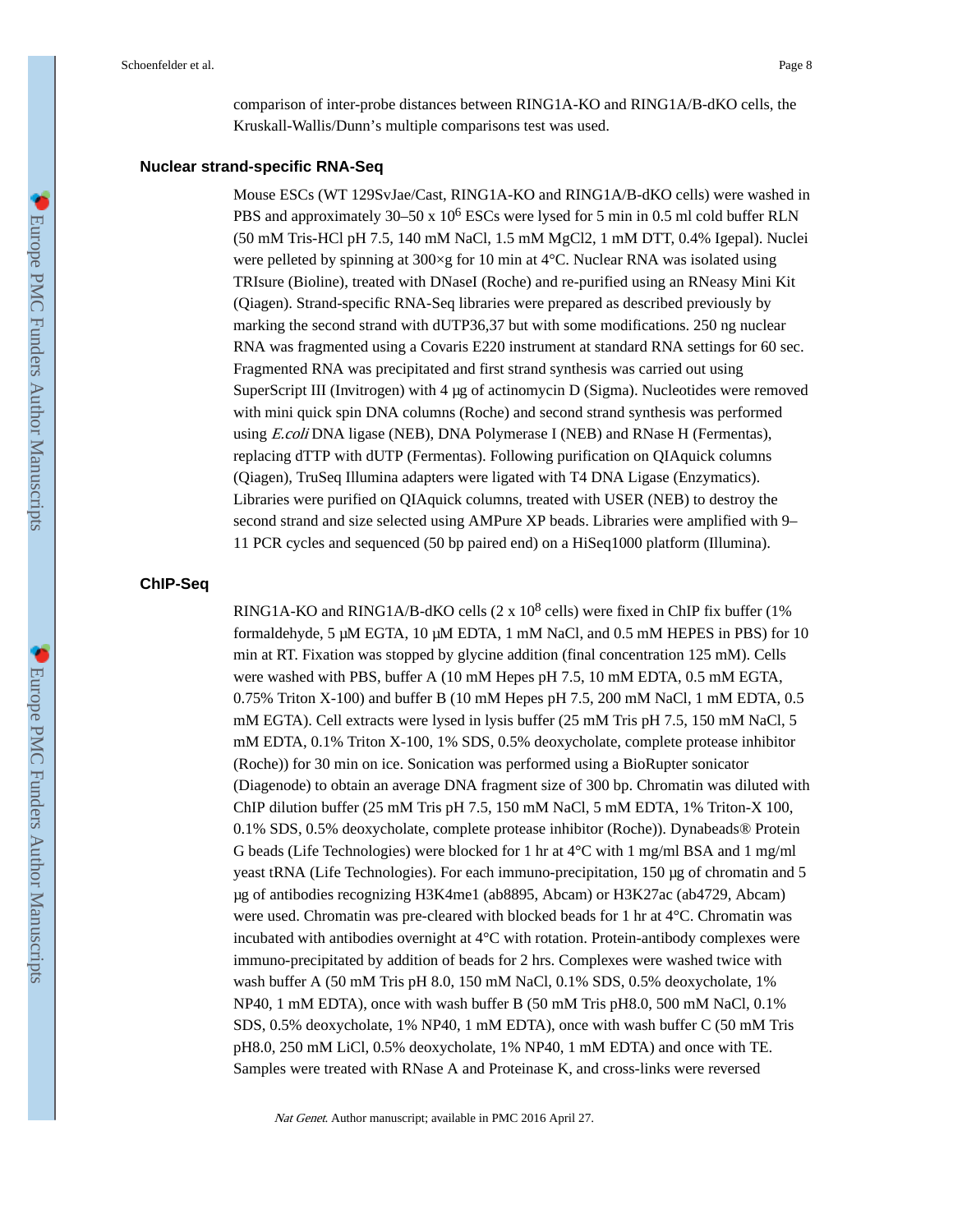overnight. DNA was purified using a ChIP DNA clean and concentrator column (Zymo Research). Libraries were prepared using NEB Next Fast DNA Fragmentation and library preparation set for Ion Torrent kit (E6285S) following manufacturer's instructions. Briefly, 40 ng of ChIP or input DNA was used for library generation. Libraries were size-selected for 250 bp fragments using 2% E-gel Size Select agarose gel (Life Technologies) and were amplified with 5 PCR cycles. Libraries were sequenced on the Ion Proton Sequencer using Ion PI™ chips v2 (Life Technologies). Templates were generated using Ion PI™ Template OT2 200 kit v3 and Ion PI™ Sequencing 200 kit v3 or using Ion PI IC 200 kit (Life Technologies).

## **ChIP-Seq data processing**

Publically available ChIP-Seq datasets used are listed in Supplementary Table 3. ChIP-Seq peaks from the ENCODE project were directly imported without reprocessing the data. RING1B ChIP-Seq peaks were defined previously17, and EZH2 and SUZ12 ChIP-Seq peaks were called in the same way. For other publically available datasets, raw reads were mapped to the mm9 mouse genome using Bowtie238, with a seed length of 25 bp, allowing reads that had at most only one mismatched nucleotide in the seed, returning only one possible mapping and with the remaining parameters set to default values. After mapping, MACS39 was used to call peaks using default parameters.

For H3K4me1 and H3K27ac ChIP-Seq in RING1A-KO and RING1A/B-dKO cells, raw reads were aligned to the mouse mm9 genome using Bowtie238 with default alignment parameters but excluding non-unique mappings (-m 1) and removing duplicated reads. Each replicate was down-sampled to the same number of aligned reads (Supplementary Table 2).

HindIII fragments were considered to be occupied by a protein factor or histone modification if they overlapped a ChIP-Seq peak. Baited promoter fragments that overlapped a RING1B peak were considered to be bound by PRC1. Promoter fragments that overlapped EZH2 and SUZ12 peaks were considered to be bound by PRC2. Promoter fragments that overlapped any OCT4, SOX2 or NANOG peaks (but were depleted for both PRC1 and PRC2) were designated OSN.

#### **Defining enhancers**

Enhancers were defined as previously described23 in WT ESCs using ENCODE data (Supplementary Table 3): H3K4me1 peaks were filtered to remove peaks within 1000 bp (edge-to-edge) of a RefSeq promoter or an H3K4me3 peak. Remaining H3K4me1 peaks were overlapped with H3K27ac and H3K27me3 peaks. H3K4me1 peaks without either mark were designated 'intermediate' enhancers, those overlapping only H3K27ac were designated 'active' enhancers and those overlapping only H3K27me3 were designated 'poised' enhancers (Supplementary Table 4). *HindIII* fragments which overlapped only one type of enhancer were annotated with this classification (Supplementary Table 4). Differential histone modification occupancy analysis was carried out using the DiffBind BioConductor package40 (EdgeR method) at all WT H3K4me1 peaks.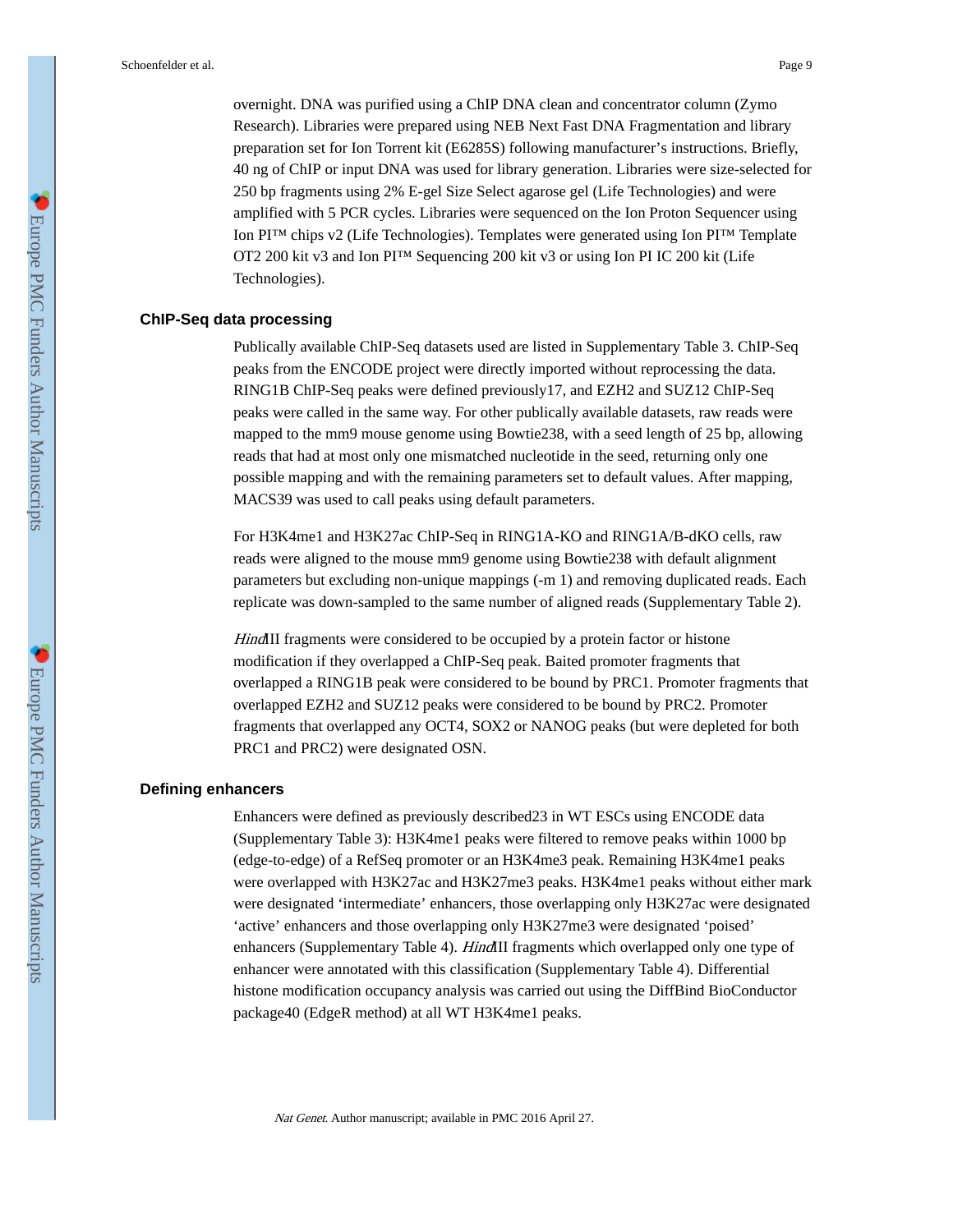## **RNA-Seq analysis**

Reads were mapped with Tophat41 using default parameters and filtered to remove read pairs also aligning to ribosomal DNA sequences. Seqmonk was used to generate read counts for genes  $> 200$  bp (considering the entire gene body, using read pairs separated by  $< 1$  kb) (Supplementary Table 2). Downstream analysis was performed using the DESeq2 BioConductor package42. Differential gene expression analysis was performed using the default settings of DESeq2 but without independent filtering of the results and with an FDR of 0.05.

Mean normalized WT FPKM values were used to categorize promoter fragments into nonexpressed (0 FPKM) and four quartiles of expressed promoters. To form a control set of non-RING1B-bound promoters with a similar expression profile to RING1B-bound promoters (expression matched promoters), RING1B-bound promoters were counted in each expression category and an equal number of non-RING1B-bound promoters were randomly selected from each category.

#### **Promoter CHi-C contact calling**

Raw sequencing reads from RING1A-KO and RING1A/B-dKO CHi-C libraries were processed using the HiCUP pipeline, which maps the positions of the di-tags against the mouse genome (mm9), filters experimental artefacts, such as circularized reads and religations, and removes duplicate reads (Supplementary Table 2). Pre-processed reads from two replicates of WT ESC Promoter CHi-C data (E-MTAB-2414)14 were combined and a random subset of 98,842,763 reads was selected to correspond to the averaged number of reads from the RING1A-KO and RING1A/B-dKO CHi-C data sets.

Significantly contacting regions were identified using the GOTHiC BioConductor package. This assumes that biases occurring in Hi-C and CHi-C experiments are captured in the coverage (total number of reads mapping to a given fragment or larger bin), and therefore significantly contacting regions or true contacts can be separated from background noise using a cumulative binomial test followed by Benjamini-Hochberg multiple testing (FDR cut-off 0.05). Biological replicates were pooled for analysis and promoter-promoter and promoter-genome contacts were handled separately.

#### **Promoter-promoter contacts**

For promoter-promoter contacts, we calculated a modified null distribution to account for the non-multiplicative capture bias in products targeted by two baits. A random ligation CHi-C sample14 was used to build a generalized linear model. The product and the sum of the coverage values of the two ends were used as input variables, whereas the contact frequencies of random ligation events were used as dependent variables. Predicted contact frequencies for the actual samples were calculated from the model using logit regression. The GOTHiC binomial test was then applied with this modified background distribution to identify significant contacts. Short-range intra-chromosomal contacts were excluded by filtering contacts separated by < 10 Mb. Strong promoter-promoter contacts were defined as those represented by 3 or more independent reads.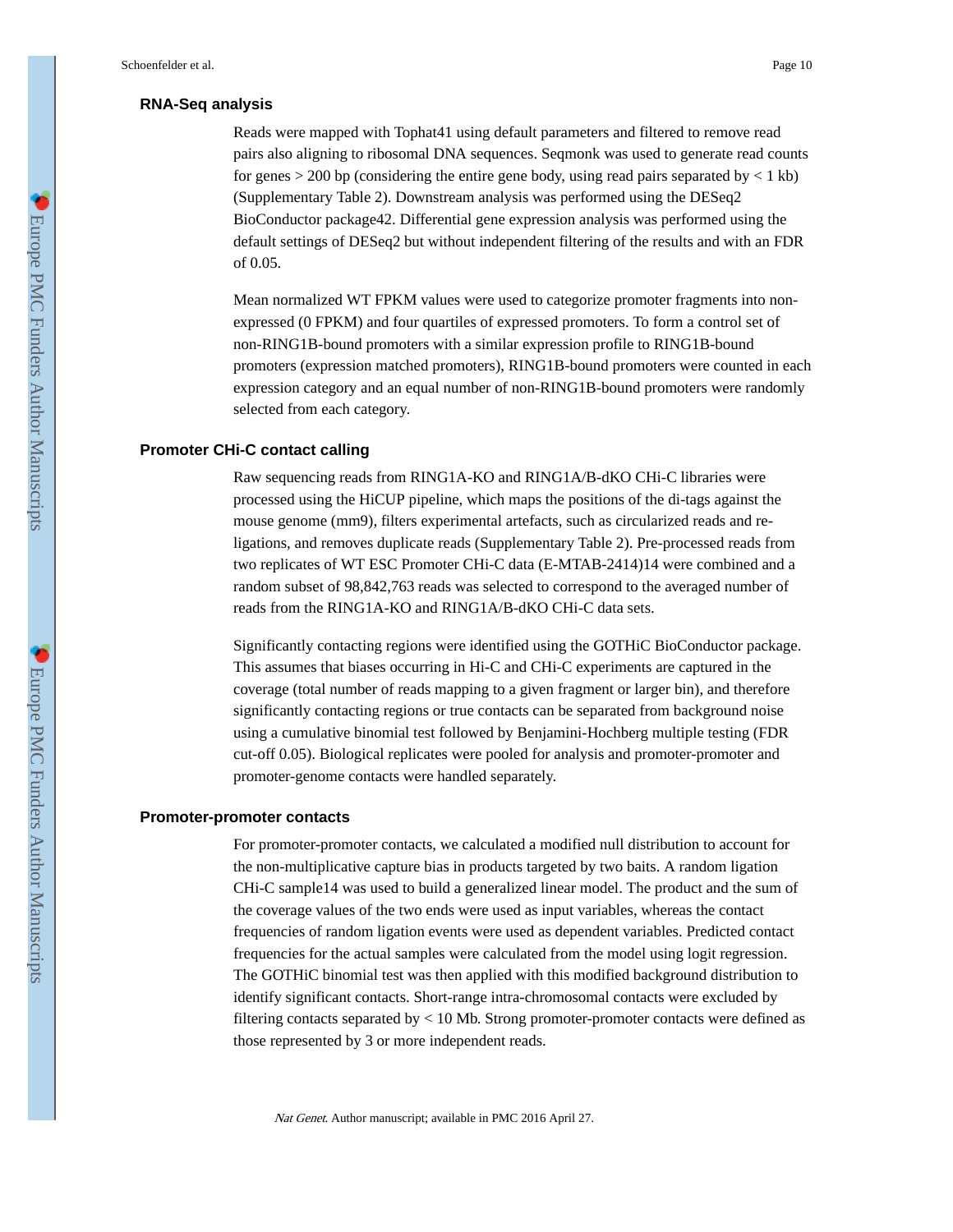Hox cluster contacts were calculated with HindIII fragments of the Hox cluster regions binned together, and normalized for the number of captured *HindIII* fragments within the cluster region. The following mm9 coordinates were used to define the Hox clusters: HoxA: chr 6: 52,099,000-52,277,000; HoxB: chr 11: 96,045,674-96,240,000; HoxC: chr 15: 102,740,000–102,877,000; HoxD: chr 2: 74,486,000–74,614,000.

Promoter-promoter network connectivity maps were generated using significant contacts between all 22,225 captured promoters or considering only Polycomb-bound promoters (in each case contacts from the binned Hox cluster regions were used). Networks were visualized with Cytoscape43 using a force-directed layout with the following parameters: number of iterations: 100; weight attribute: read count; minimum weight to consider: 3; no partitioning of sub-graphs before layout.

The Hox network was defined as comprising of RING1B-bound promoters within the defined *Hox* cluster regions (*Hox* cluster genes) and RING1B-bound promoters making direct inter-chromosomal or long range  $(> 10$  Mb) intra-chromosomal contacts with the *Hox* clusters (Hox cluster contacting genes) (Supplementary Table 1). Contacts between Hox cluster promoters and contacts between Hox network members were visualized as circos plots using the ggbio R package. Non-Hox network promoters were defined as RING1Bbound promoters not making direct contacts to the  $Hox$  cluster regions and located  $> 10$  Mb away from them (Supplementary Table 1).

#### **Contact enrichment and contact strengths between promoters**

To measure the enrichment of contacts within a set of promoters, 100 random promoter sets were generated with comparable pair-wise distance distributions to the experimental set. The p value by its classical definition was acquired by counting the number of random control sets with more contacts than the experimental set. Since contact counts in control sets generally followed a near-normal distribution, a T-test with 99 degrees of freedom was used to more accurately estimate low p values. Contact enrichment was derived by dividing the number of contacts in the experimental set by the average expected number of contacts in the control sets.

To compare contact strengths within and between sets of promoters (e.g. between PRC1/ PRC2 and OCT4-bound promoters) a distance-normalized contact strength value for each set or pair of sets was calculated by summing the log fold observed/expected values of contacts and dividing it by the summed contact distances of all possible contacts within or between promoter sets.

#### **Promoter-genome contacts**

Promoter-genome contacts (i.e. contacts between promoters and non-promoter regions in the genome) were calculated using an unmodified null distribution; however contacts were subsequently filtered in three steps. First, contacts in which one of the fragments had extremely high coverage (among the 10 most covered bait fragments in at least two out of three samples or among 50 most covered non-bait fragment in any of the samples) were removed. A 'neighbor filter' was applied to control for spurious contact spikes involving a single fragment pair by only keeping contacts which were supported by at least one valid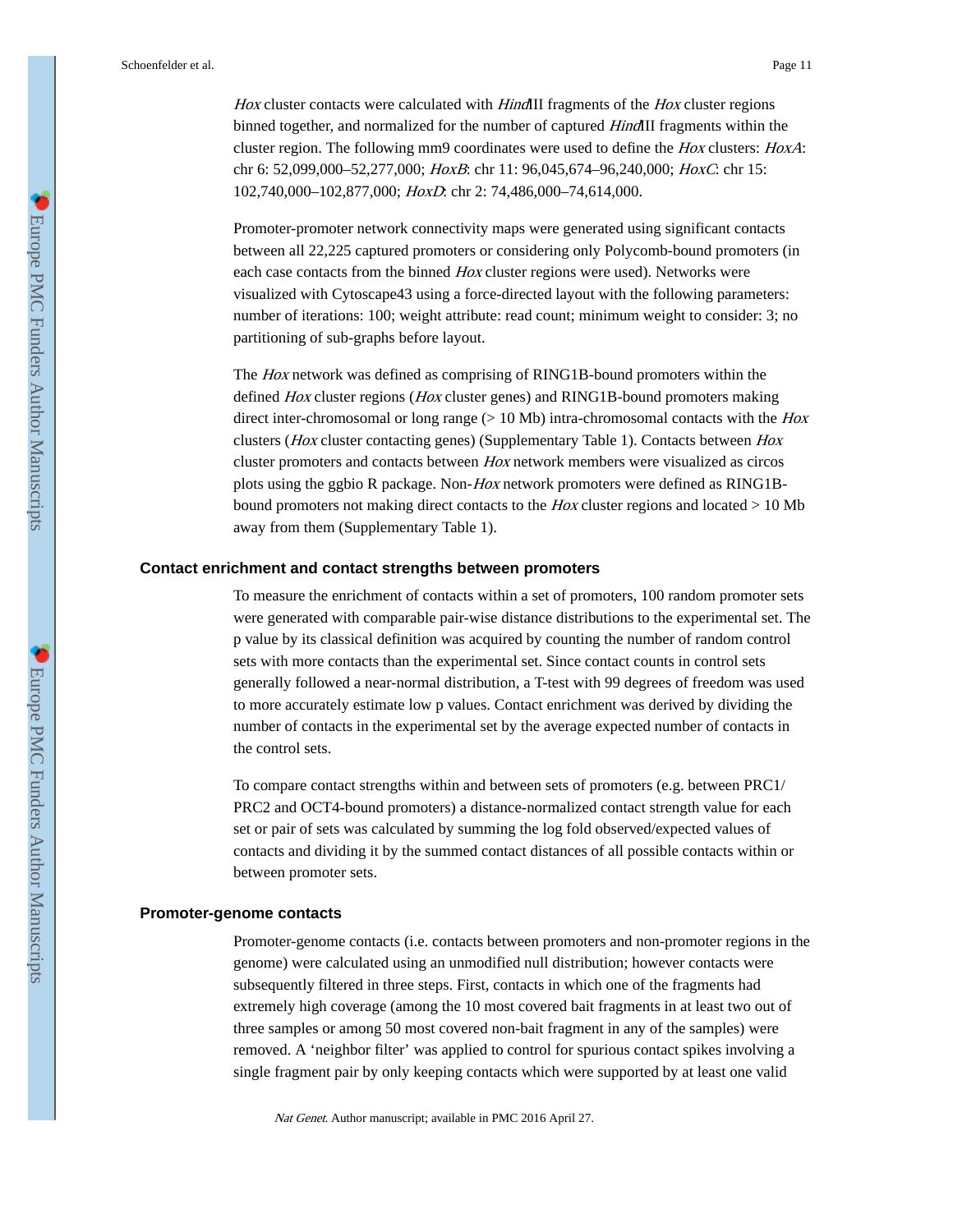read pair involving a neighboring fragment. Finally, since log fold observed/expected values of all contacts have a bimodal distribution, contacts that are likely to be background contacts were removed by fitting a normal distribution to the lower peak and applying a cut-off at the 95th percentile of the normal distribution (~10). Contacts were considered 'maintained' if present in WT, RING1A-KO and RING1A/B-dKO samples. Contacts which were only present in RING1A/B-dKO samples were considered to be 'gained'.

#### **Enrichment at non-bait promoter-contacting fragments**

To calculate enrichment for chromatin marks or transcription factors (Supplementary Table 3) at non-bait promoter-contacting HindIII fragments for each promoter category, the proportion of promoter-category-contacting fragments occupied by the factor or mark was divided by the proportion of all promoter-contacting fragments occupied by the same mark or factor. The resulting value was converted to its  $log<sub>2</sub>$  value, so that positive values represent an enrichment compared with all promoter-contacting non-bait fragments, and a negative value represents depletion.

## **Supplementary Material**

Refer to Web version on PubMed Central for supplementary material.

## **Acknowledgments**

This work was funded by the Wellcome Trust (WT085102MA) (SE), the Biotechnology and Biological Science Research Council, the Medical Research Council UK (PF), and the EU FP7 Epigenesys Network of Excellence (NML). We thank members of the Elderkin, Fraser, and Luscombe groups for discussions and Jon Houseley and Peter Rugg-Gunn for commenting on the manuscript. We thank Felix Krueger for help with data processing and formatting. We thank Rob J. Klose and Neil Brockdorff for sequencing. We thank Daniel Bolland, Joana Martins and Anne Corcoran for help and advice with 3D DNA FISH and MetaCyte data analyses.

## **References**

- 1. Simon JA, Kingston RE. Occupying chromatin: Polycomb mechanisms for getting to genomic targets, stopping transcriptional traffic, and staying put. Mol Cell. 2013; 49:808–824. [PubMed: 23473600]
- 2. Bantignies F, et al. Polycomb-dependent regulatory contacts between distant Hox loci in Drosophila. Cell. 2011; 144:214–226. [PubMed: 21241892]
- 3. Sexton T, et al. Three-dimensional folding and functional organization principles of the Drosophila genome. Cell. 2012; 148:458–472. [PubMed: 22265598]
- 4. Eskeland R, et al. Ring1B compacts chromatin structure and represses gene expression independent of histone ubiquitination. Mol Cell. 2010; 38:452–464. [PubMed: 20471950]
- 5. Denholtz M, et al. Long-range chromatin contacts in embryonic stem cells reveal a role for pluripotency factors and polycomb proteins in genome organization. Cell Stem Cell. 2013; 13:602– 616. [PubMed: 24035354]
- 6. Isono K, et al. SAM domain polymerization links subnuclear clustering of PRC1 to gene silencing. Dev Cell. 2013; 26:565–577. [PubMed: 24091011]
- 7. Endoh M, et al. Histone H2A mono-ubiquitination is a crucial step to mediate PRC1-dependent repression of developmental genes to maintain ES cell identity. PLoS Genet. 2012; 8:e1002774. [PubMed: 22844243]
- 8. Kondo T, et al. Polycomb potentiates Meis2 activation in midbrain by mediating interaction of the promoter with a tissue-specific enhancer. Dev Cell. 2014; 28:94–101. [PubMed: 24374176]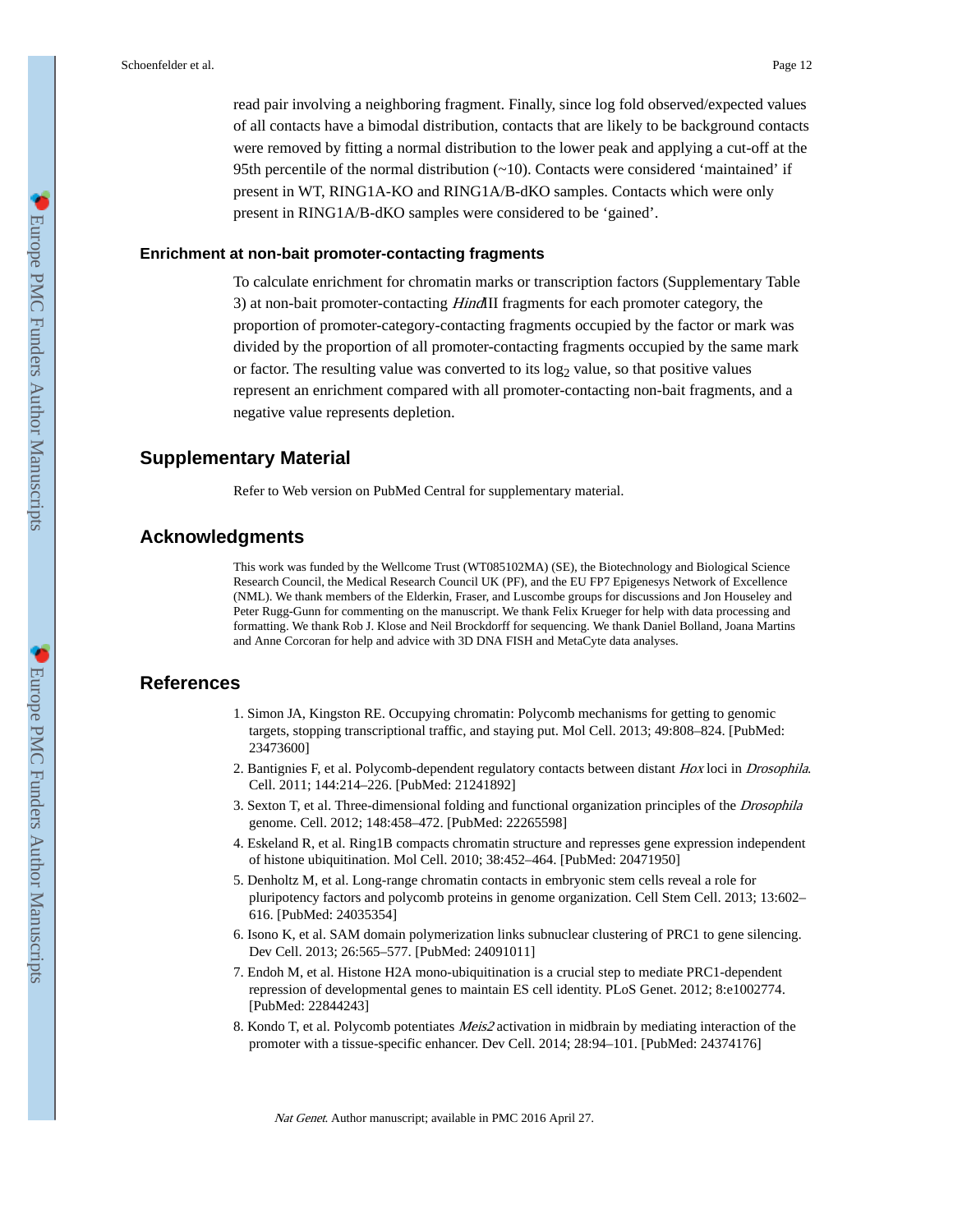- 9. Vieux-Rochas M, Fabre PJ, Leleu M, Duboule D, Noordermeer D. Clustering of mammalian Hox genes with other H3K27me3 targets within an active nuclear domain. Proc Natl Acad Sci USA. 2015; 112:4672–4677. [PubMed: 25825760]
- 10. Hughes JR, et al. Analysis of hundreds of cis-regulatory landscapes at high resolution in a single, high-throughput experiment. Nat Genet. 2014; 46:205–212. [PubMed: 24413732]
- 11. Dryden NH, et al. Unbiased analysis of potential targets of breast cancer susceptibility loci by Capture Hi-C. Genome Res. 2014; 24:1854–1868. [PubMed: 25122612]
- 12. Lieberman-Aiden E, et al. Comprehensive mapping of long-range interactions reveals folding principles of the human genome. Science. 2009; 326:289–293. [PubMed: 19815776]
- 13. Mifsud B, et al. High-resolution capture Hi-C to map long-range promoter contacts in human cells. Nat Genet. 2015; 47:598–606. [PubMed: 25938943]
- 14. Schoenfelder S, et al. The pluripotent regulatory circuitry connecting promoters to their long-range interacting elements. Genome Res. 2015; 25:582–597. [PubMed: 25752748]
- 15. Azuara V, et al. Chromatin signatures of pluripotent cell lines. Nat Cell Biol. 2006; 8:532–538. [PubMed: 16570078]
- 16. Bernstein BE, et al. A bivalent chromatin structure marks key developmental genes in embryonic stem cells. Cell. 2006; 125:315–326. [PubMed: 16630819]
- 17. Tavares L, et al. RYBP-PRC1 complexes mediate H2A ubiquitylation at polycomb target sites independently of PRC2 and H3K27me3. Cell. 2012; 148:664–678. [PubMed: 22325148]
- 18. Montavon T, et al. A regulatory archipelago controls Hox genes transcription in digits. Cell. 2011; 147:1132–1145. [PubMed: 22118467]
- 19. Noordermeer D, et al. Temporal dynamics and developmental memory of 3D chromatin architecture at Hox gene loci. Elife. 2014; 3:e02557. [PubMed: 24843030]
- 20. Noordermeer D, et al. The dynamic architecture of Hox gene clusters. Science. 2011; 334:222– 225. [PubMed: 21998387]
- 21. Williamson I, et al. Anterior-posterior differences in HoxD chromatin topology in limb development. Development. 2012; 139:3157–3167. [PubMed: 22872084]
- 22. de Wit E, et al. The pluripotent genome in three dimensions is shaped around pluripotency factors. Nature. 2013; 501:227–231. [PubMed: 23883933]
- 23. Creyghton MP, et al. Histone H3K27ac separates active from poised enhancers and predicts developmental state. Proc Natl Acad Sci USA. 2010; 107:21931–21936. [PubMed: 21106759]
- 24. Rada-Iglesias A, et al. A unique chromatin signature uncovers early developmental enhancers in humans. Nature. 2011; 470:279–283. [PubMed: 21160473]
- 25. Zentner GE, Tesar PJ, Scacheri PC. Epigenetic signatures distinguish multiple classes of enhancers with distinct cellular functions. Genome Res. 2011; 21:1273–1283. [PubMed: 21632746]
- 26. Endoh M, et al. Polycomb group proteins Ring1A/B are functionally linked to the core transcriptional regulatory circuitry to maintain ES cell identity. Development. 2008; 135:1513– 1524. [PubMed: 18339675]
- 27. Blackledge NP, et al. Variant PRC1 complex-dependent H2A ubiquitylation drives PRC2 recruitment and polycomb domain formation. Cell. 2014; 157:1445–1459. [PubMed: 24856970]
- 28. Rosa S, et al. Physical clustering of FLC alleles during Polycomb-mediated epigenetic silencing in vernalization. Genes Dev. 2013; 27:1845–1850. [PubMed: 24013499]
- 29. Ghavi-Helm Y, et al. Enhancer loops appear stable during development and are associated with paused polymerase. Nature. 2014; 512:96–100. [PubMed: 25043061]
- 30. Zhou X, et al. Exploring long-range genome interactions using the WashU Epigenome Browser. Nat Methods. 2013; 10:375–376. [PubMed: 23629413]
- 31. Atsuta T, et al. Production of monoclonal antibodies against mammalian Ring1B proteins. Hybridoma. 2001; 20:43–46. [PubMed: 11289226]
- 32. de Napoles M, et al. Polycomb group proteins Ring1A/B link ubiquitylation of histone H2A to heritable gene silencing and X inactivation. Dev Cell. 2004; 7:663–676. [PubMed: 15525528]
- 33. Silva J, et al. Establishment of histone H3 methylation on the inactive X chromosome requires transient recruitment of Eed-Enx1 polycomb group complexes. Dev Cell. 2003; 4:481–495. [PubMed: 12689588]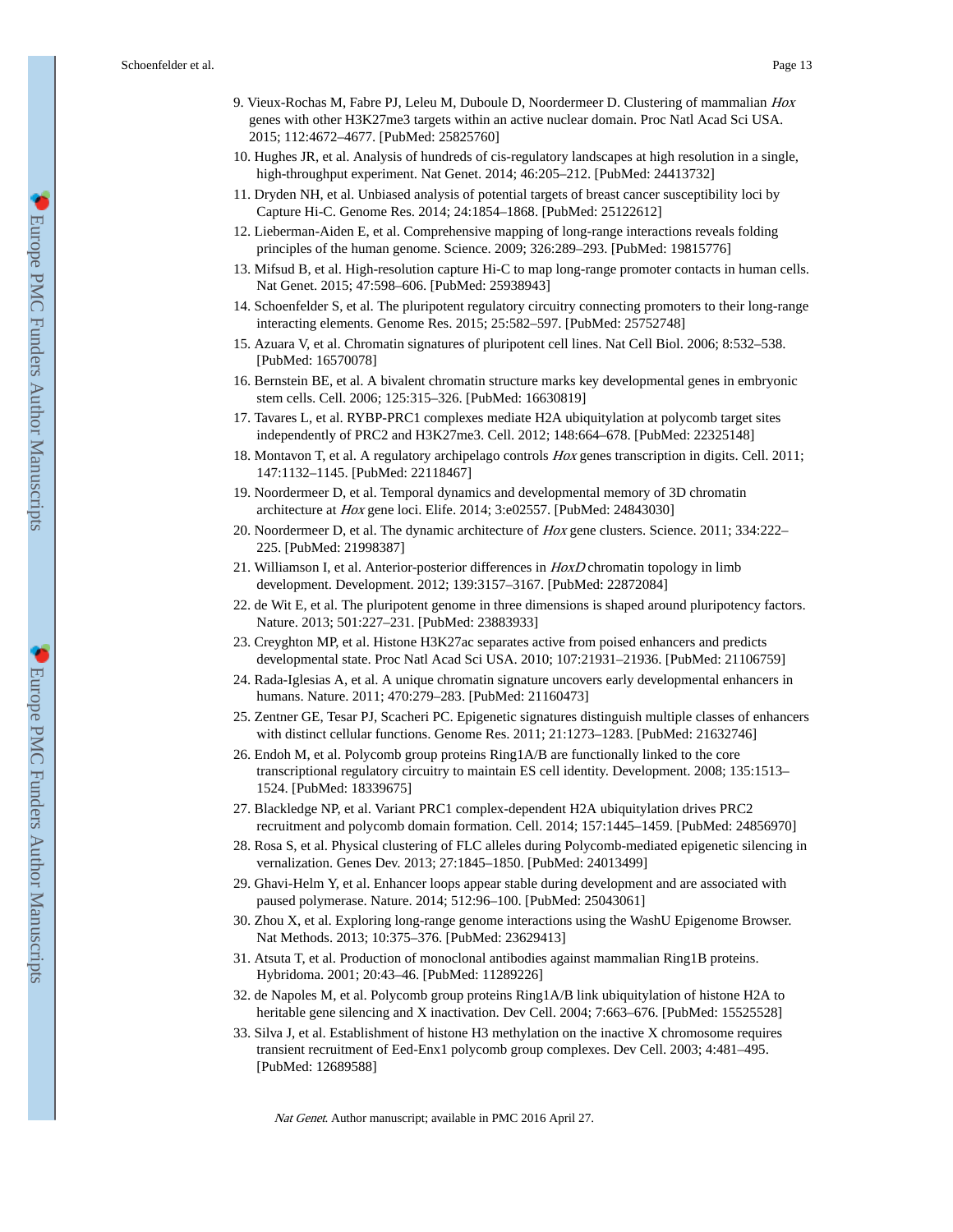- 34. Dekker J, Rippe K, Dekker M, Kleckner N. Capturing chromosome conformation. Science. 2002; 295:1306–1311. [PubMed: 11847345]
- 35. Bolland DJ, King MR, Reik W, Corcoran AE, Krueger C. Robust 3D DNA FISH using directly labeled probes. J Vis Exp. 201310.3791/50587
- 36. Parkhomchuk D, et al. Transcriptome analysis by strand-specific sequencing of complementary DNA. Nucleic Acids Res. 2009; 37:e123. [PubMed: 19620212]
- 37. Levin JZ, et al. Comprehensive comparative analysis of strand-specific RNA sequencing methods. Nat Methods. 2010; 7:709–715. [PubMed: 20711195]
- 38. Langmead B, Trapnell C, Pop M, Salzberg SL. Ultrafast and memory-efficient alignment of short DNA sequences to the human genome. Genome Biol. 2009; 10:R25. [PubMed: 19261174]
- 39. Zhang Y, et al. Model-based analysis of ChIP-Seq (MACS). Genome Biol. 2008; 9:R137. [PubMed: 18798982]
- 40. Ross-Innes CS, et al. Differential oestrogen receptor binding is associated with clinical outcome in breast cancer. Nature. 2012; 481:389–393. [PubMed: 22217937]
- 41. Trapnell C, Pachter L, Salzberg SL. TopHat: discovering splice junctions with RNA-Seq. Bioinformatics. 2009; 25:1105–1111. [PubMed: 19289445]
- 42. Love MI, Huber W, Anders S. Moderated estimation of fold changes and dispersion for RNA-Seq data with DESeq2. bioRxiv. 201410.1101/002832
- 43. Shannon P, et al. Cytoscape: a software environment for integrated models of biomolecular interaction networks. Genome Res. 2003; 13:2498–2504. [PubMed: 14597658]
- 44. Shen Y, et al. A map of the cis-regulatory sequences in the mouse genome. Nature. 2012; 488:116– 120. [PubMed: 22763441]
- 45. Kagey MH, et al. Mediator and cohesin connect gene expression and chromatin architecture. Nature. 2010; 467:430–435. [PubMed: 20720539]
- 46. Chen X, et al. Integration of external signaling pathways with the core transcriptional network in embryonic stem cells. Cell. 2008; 133:1106–1117. [PubMed: 18555785]
- 47. Kaneko S, Son J, Shen SS, Reinberg D, Bonasio R. PRC2 binds active promoters and contacts nascent RNAs in embryonic stem cells. Nat Struct Mol Biol. 2013; 20:1258–1264. [PubMed: 24141703]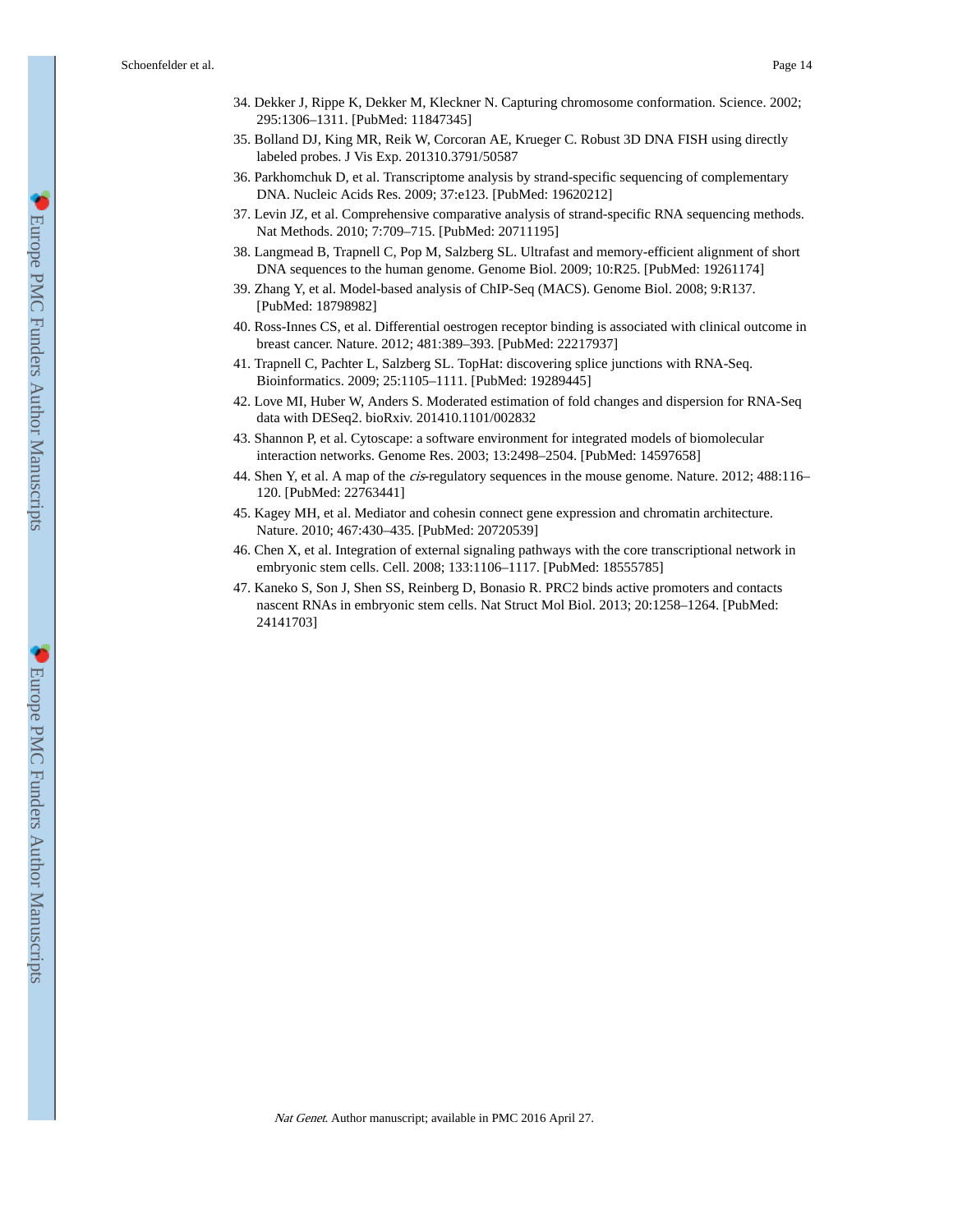

#### **Figure 1 |. PRC1 organizes 3D promoter-promoter contact networks in ESCs.**

**a,** Network map of spatial promoter connectivity in WT mouse ESCs. Red nodes: Hox clusters; blue nodes: RING1B-occupied promoters (non-Hox cluster); grey nodes: non RING1B-occupied promoters. Promoter nodes are connected by edges (not drawn) representing long-range cis (> 10 Mb) or trans Promoter CHi-C contacts. Promoter nodes are positioned using a force-directed layout such that connected nodes are drawn closer together. Inset; zoom in on the Hox network and the five smaller networks. **b,** Hox network circos contact map in WT ESCs. Inner circle: chromosomes; outer circle: genes names; red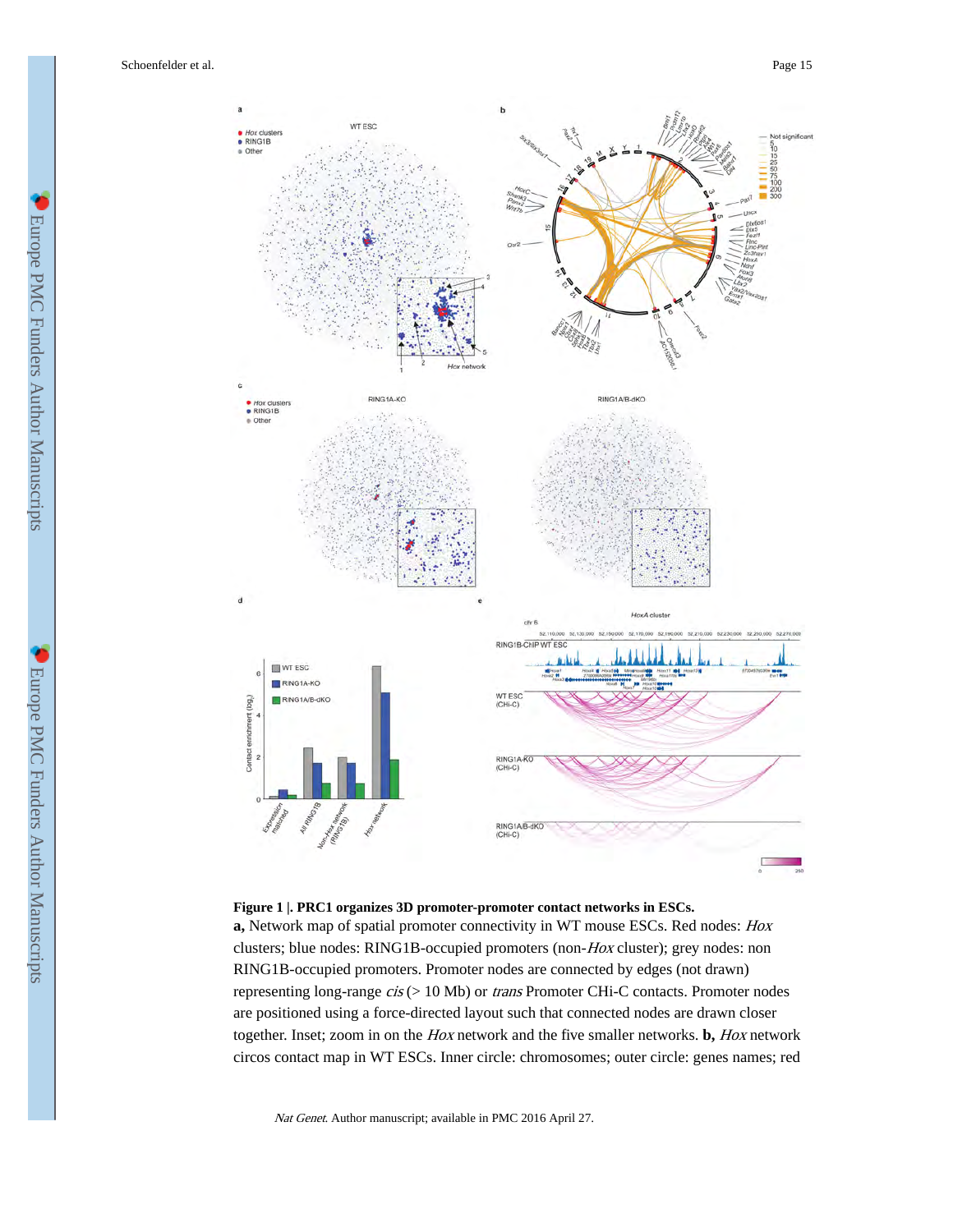dots: significantly interacting RING1B-bound promoters; edges: significant promoter contacts (orange, weighted by read count) and non-significant contacts (grey, minimum of 3 reads). **c,** Network analysis in RING1A-KO and RING1A/B-dKO cells as in **(a)**. **d**, Contact enrichment for Hox network promoters, RING1B non-Hox network promoters, all RING1Bbound promoters, and expression-matched non RING1B-bound promoters. **e,** Significant promoter-promoter CHi-C contacts (arcs) within the HoxA cluster for WT, RING1A-KO and RING1A/B-dKO cells (WashU Epigenome Browser30). Upper tracks: Genomic coordinates, RefSeq genes, and WT RING1B ChIP-Seq profile17.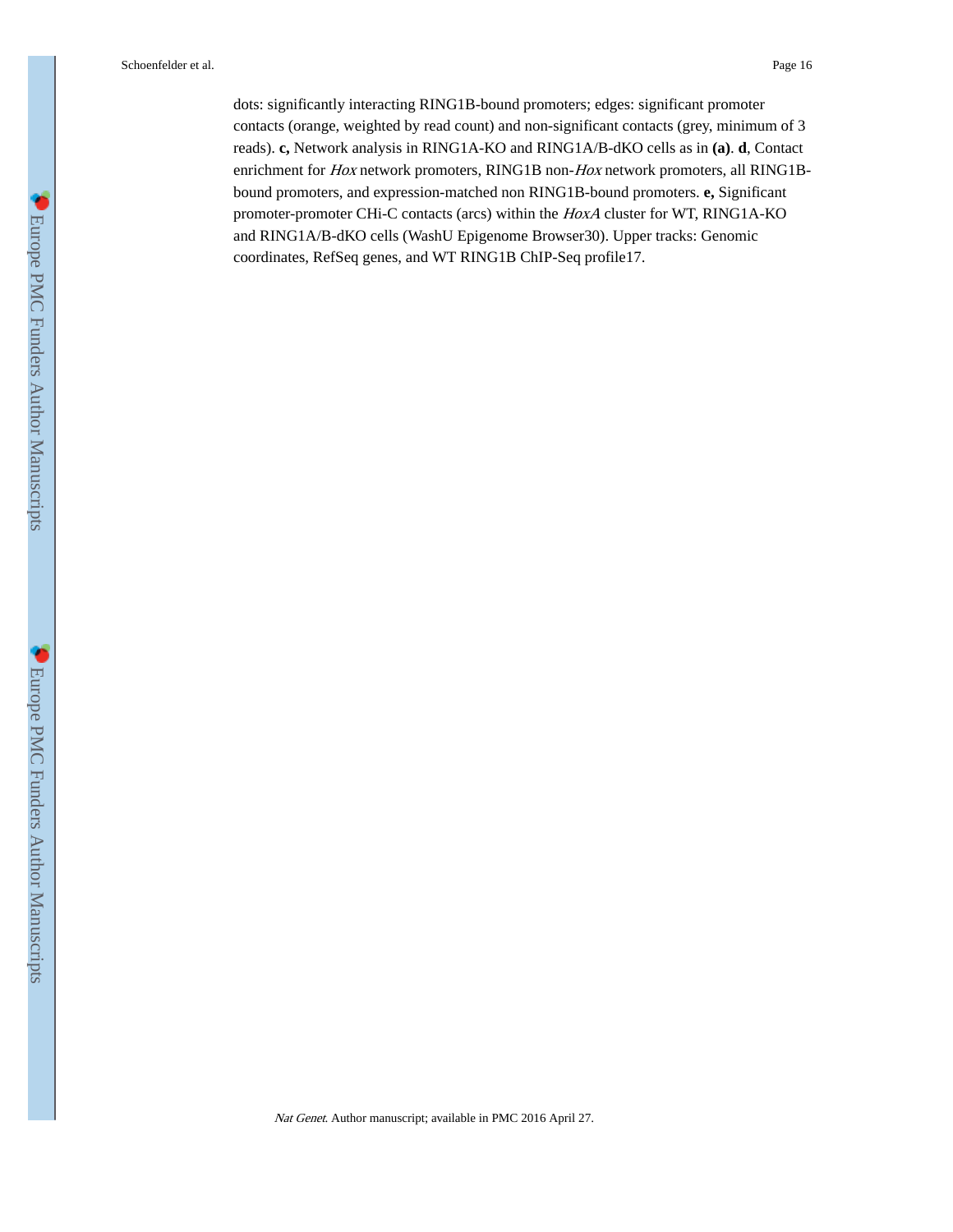

**Figure 2 |. Validation of a PRC1-dependent 3D promoter-promoter contact network in ESCs.** Validation of selected HoxA cis **(a-c)** and trans **(d-f)** contacts by double-label 3D DNA FISH and 3C-PCR. **a, d,** Genomic locations of tested loci, RING1B ChIP-Seq signal from WT ESCs17 and virtual 4C (v4C) contacts, generated from Promoter CHi-C data, using the HoxA cluster as a viewpoint. **b, e,** Representative double-label 3D DNA FISH images showing probe signals for HoxA, Ctnna2, and Vax2 **(b)**, and HoxA, HoxB and Hbb **(e)**. Scale bars, 5 µm. Cumulative frequency distribution plots show the percentage of alleles colocalizing at increasing distance cut-offs. Bar plots show percentage of inter-probe distances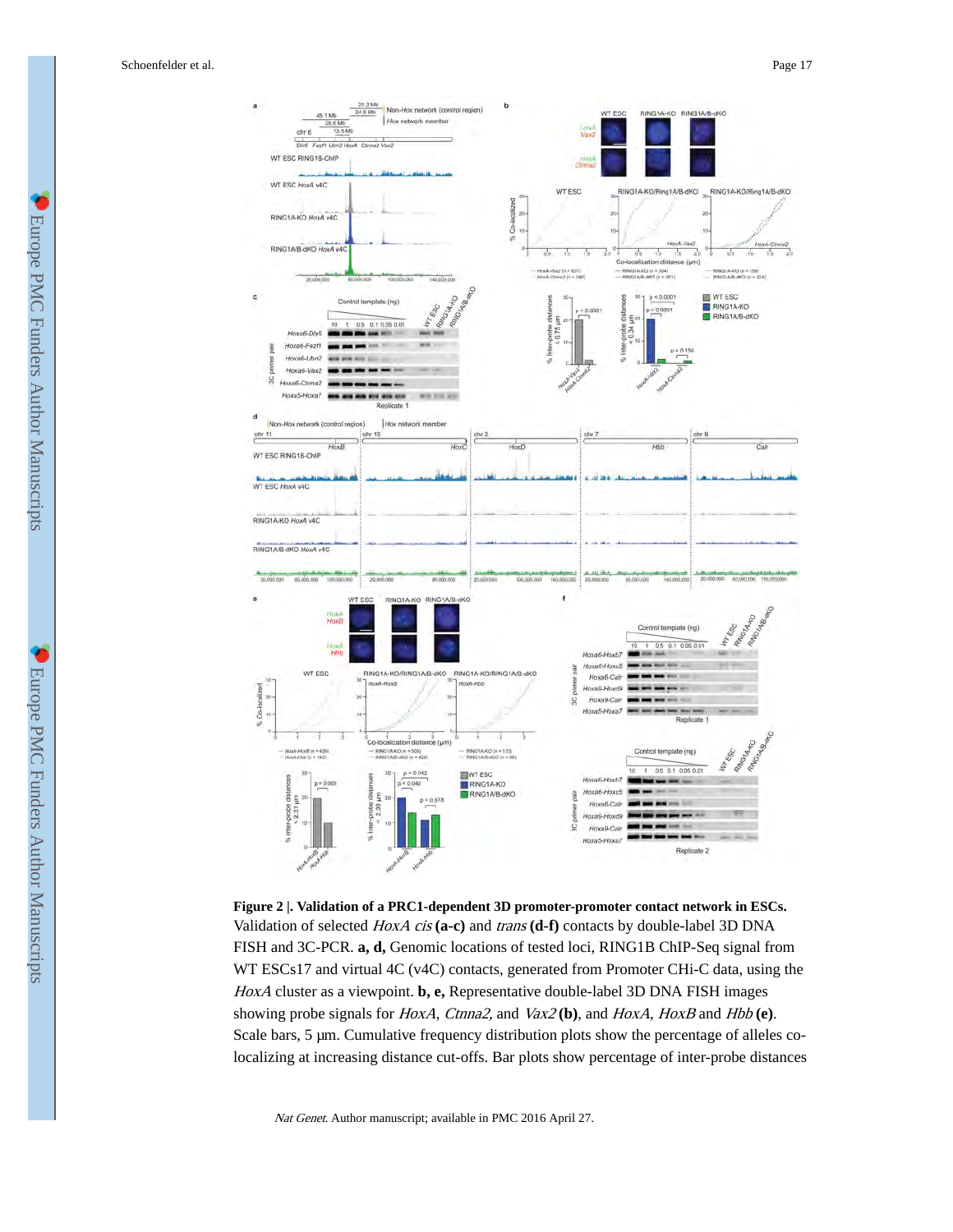below the specified cut-off, set at the distance which includes the lowest quintile of measurements for Hox network member alleles in WT or RING1A-KO ESCs. P values: Mann-Whitney test (comparison of inter-probe distances within the same cell) and Kruskall-Wallis/Dunn's multiple comparisons test (comparison of inter-probe distances between RING1A-KO and RING1A/B-dKO cells). **c, f,** 3C-PCR validation of HoxA cluster longrange contacts for regions identified by Promoter CHi-C as making PRC1-dependent contacts with HoxA in cis **(c)** (Dlx6, Fezf1, and Vax2) and trans **(f)** (HoxB, HoxC, and HoxD); and control regions identified as non-HoxA contacting regions in *cis* (c) (Ubn2, Ctnna2) and trans **(f)** (Calr). Full-length gels are presented in Supplementary Data Set 1.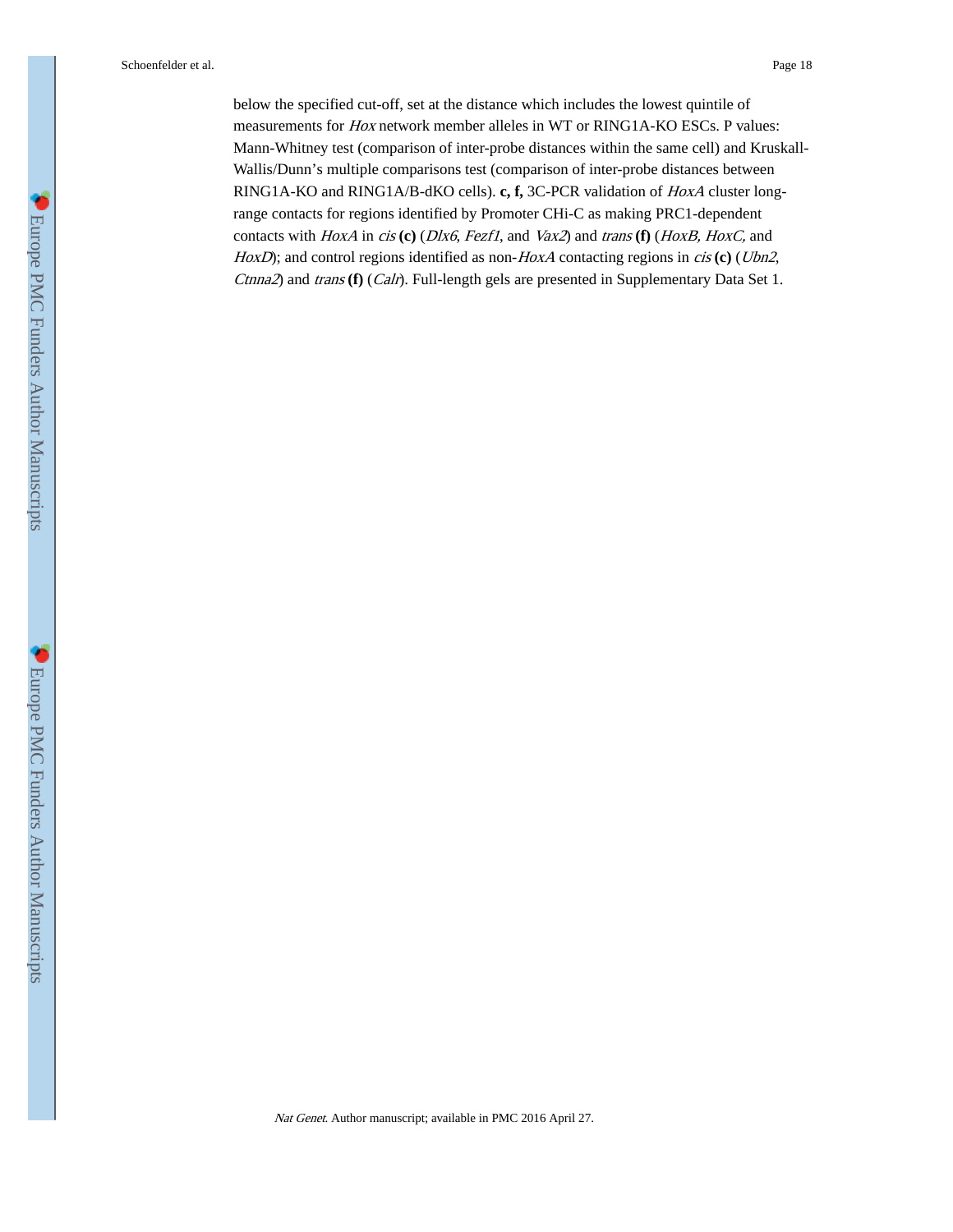



**a,** Network maps of spatial connectivity between PRC-bound gene promoters (display as in Fig. 1a). Red nodes: Hox gene promoters; blue nodes: PRC1/PRC2-bound promoters; green nodes: PRC2-bound promoters; gold nodes: PRC1-bound promoters. Insets: zoom-in of network center, but showing edges representing significant promoter contacts. **b,** Contact enrichment for PRC1/PRC2, PRC2, and pluripotency factor occupied promoters. **c,**  Cumulative contact strengths between polycomb and pluripotency factor bound promoters in WT ESCs, normalized with the sum of all possible contact-distances within that group. **d,**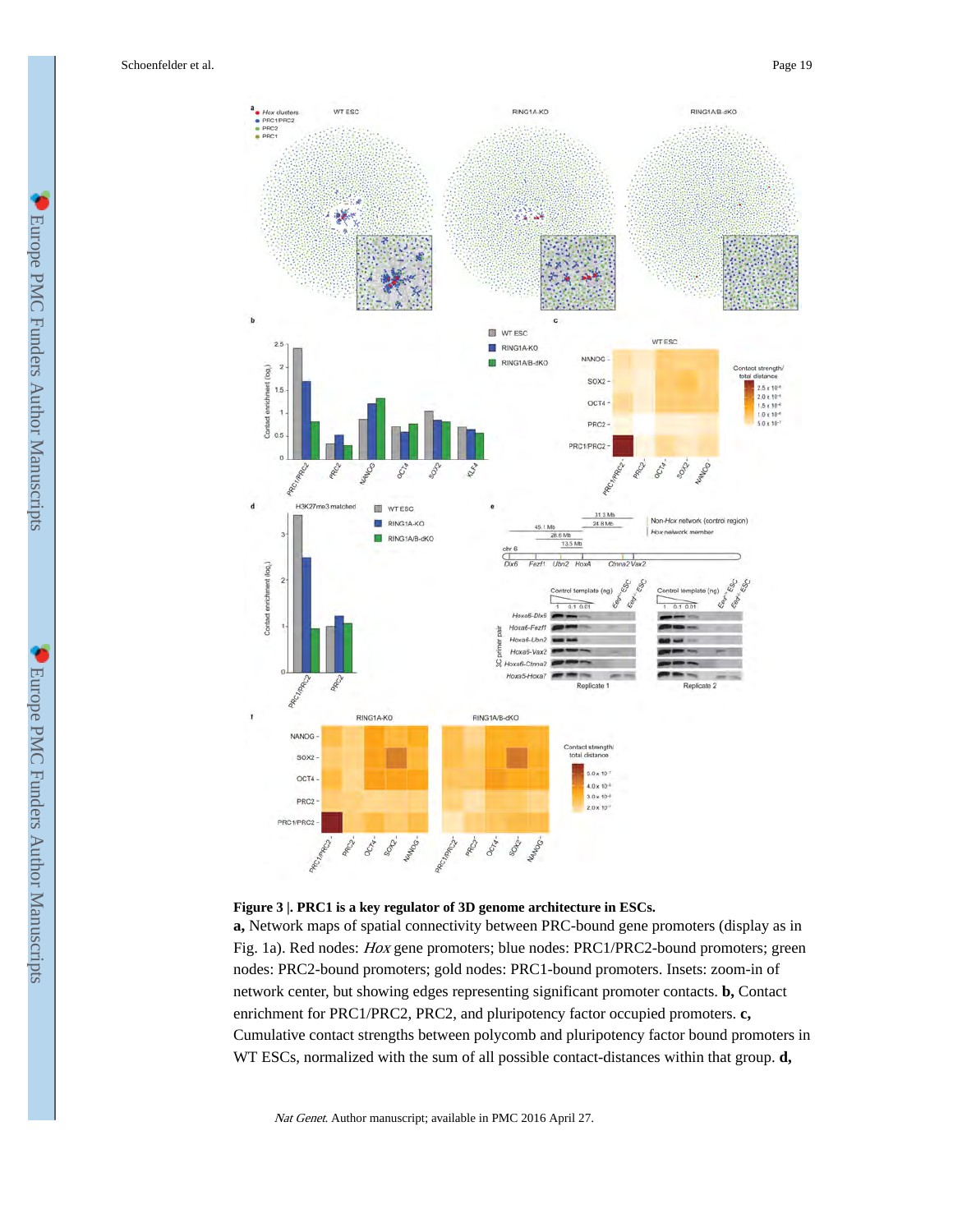Contact enrichment for subsets of PRC1/PRC2- and PRC2-bound promoters with matched H3K27me3 occupancy. **e**, 3C-PCR analyses of *HoxA* contacts in WT (*Eed*<sup>+/+</sup>) and EED-KO (*Eed*<sup>/-</sup>) ESCs. Full-length gels are presented in Supplementary Data Set 1. **f**, Cumulative contact strengths between polycomb and pluripotency factor bound promoters in RING1A-KO and RING1A/B-dKO cells, normalized with the sum of all possible contact-distances within that group.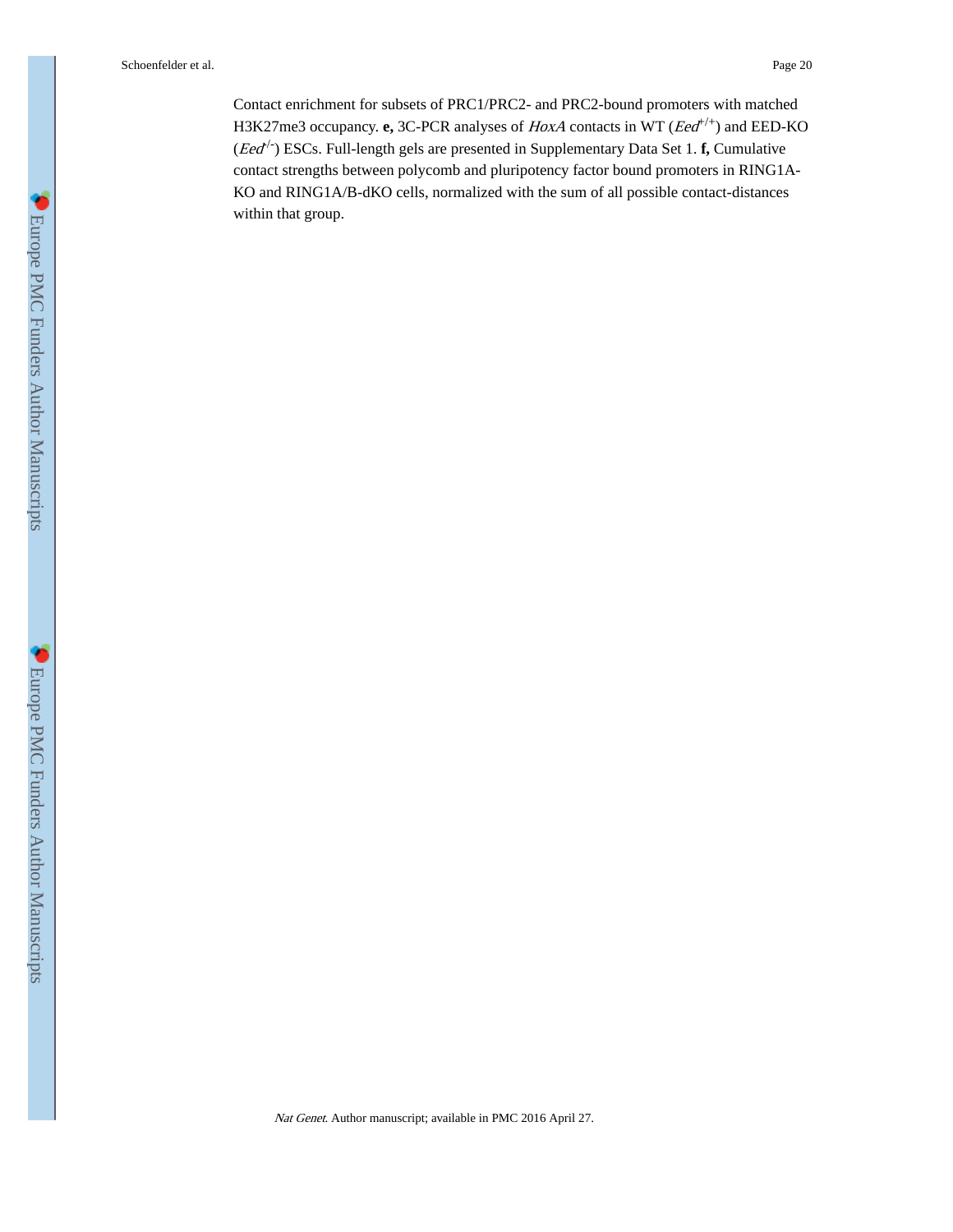



#### **Figure 4 |. PRC1-bound promoters preferentially contact poised enhancers.**

**a,** Schematic of promoter categories used for subsequent analyses. **b,** Heat map showing the enrichment/depletion of histone modifications and chromatin proteins at promotercontacting regions. **c,** Proportion of promoters contacting one or more poised enhancers in WT ESCs (grey), and maintaining one or more poised enhancer contacts in RING1A-KO (blue) and RING1A/B-dKO (green) cells. P values: Fisher's exact test (WT ESC proportions). **d,** WT ESC CHi-C contact profiles of Hoxd9/Hoxd10/Hoxd13, Six3 and Pax2 promoters. Upper track within each panel: genomic coordinates and RefSeq genes. Middle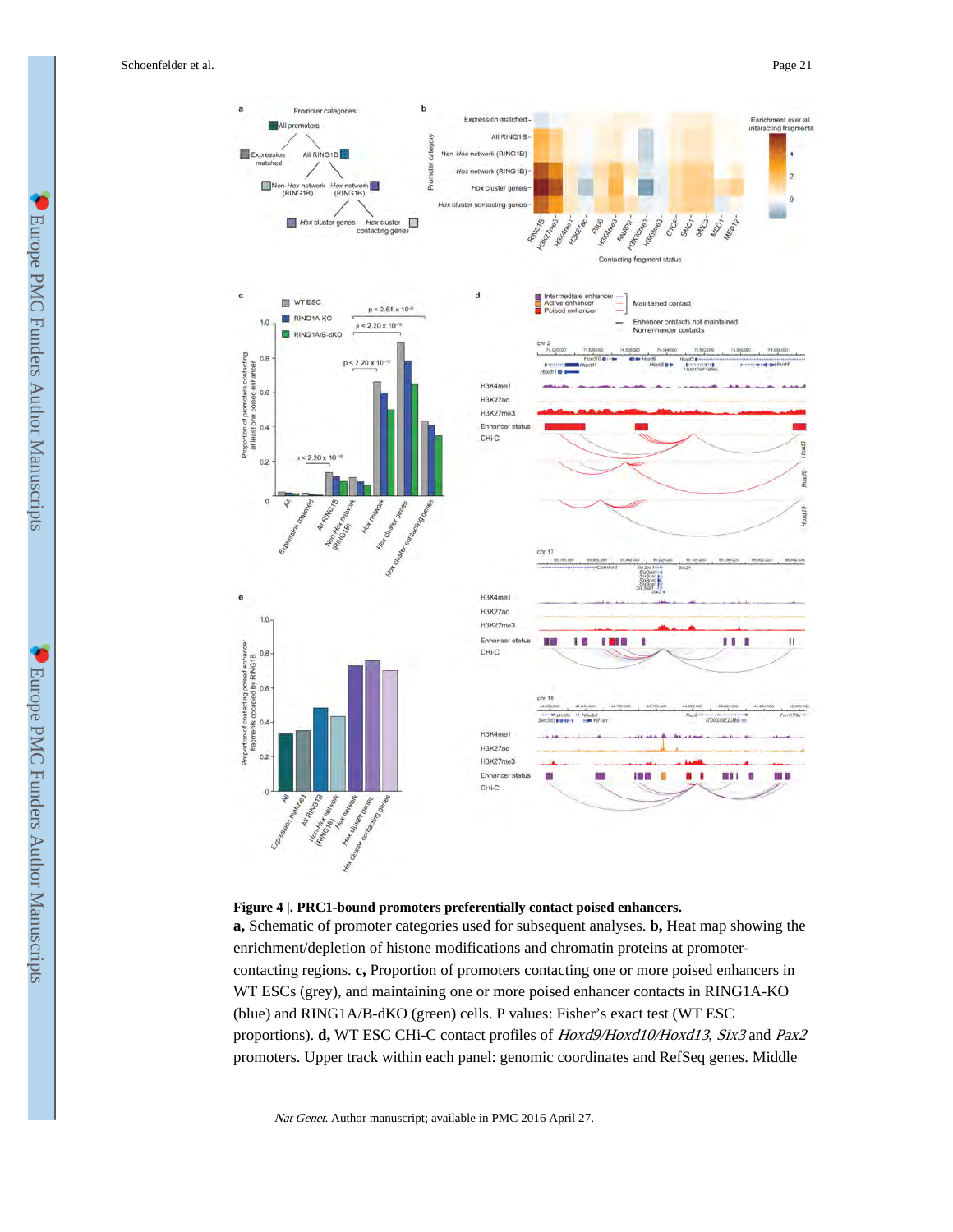tracks: H3K4me1, H3K27ac, and H3K27me3 ChIP-Seq signals; boxes represent HindIII fragments overlapping an enhancer (purple: intermediate; orange: active; red: poised). Lower track: Promoter CHi-C contacts for viewpoints are displayed as arcs (WashU Epigenome Browser30). Purple, orange and red arcs: promoter-enhancer contacts maintained in RING1A/B-dKO cells. Black arcs: promoter-enhancer contacts lost in RING1A/B-dKO cells. Grey arcs: promoter contacts with non-enhancer regions. **e,** WT RING1B occupancy at poised enhancers (for enhancers with maintained promoter contacts).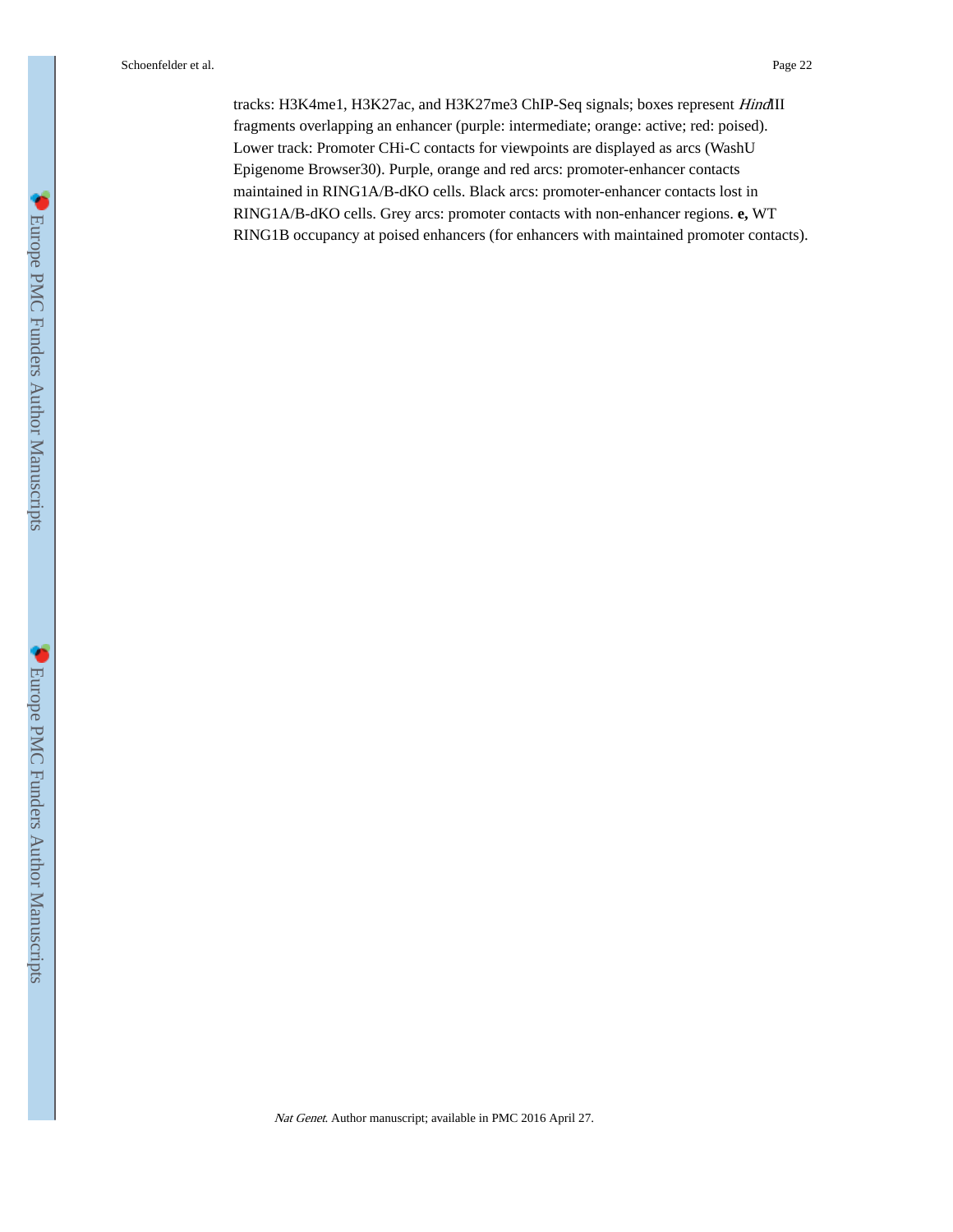



**a,** Expression in RING1A/B-dKO relative to RING1A-KO cells (nuclear RNA-Seq). Blue, red: significant changes (FDR < 0.05); light and dark grey: non-significant changes. Dark grey, blue: RING1B-occupied promoters. **b,** Expression in RING1A/B-dKO relative to RING1A-KO cells, grouped by promoter categories. Boxplots: median, interquartile range, range and outliers  $(> 1.5$  times the interquartile range away from the box). P values: Wilcoxon rank-sum test. **c,** Expression in RING1A/B-dKO relative to RING1A-KO cells for RING1B-occupied promoters with (+) or without (−) a maintained poised enhancer contact.